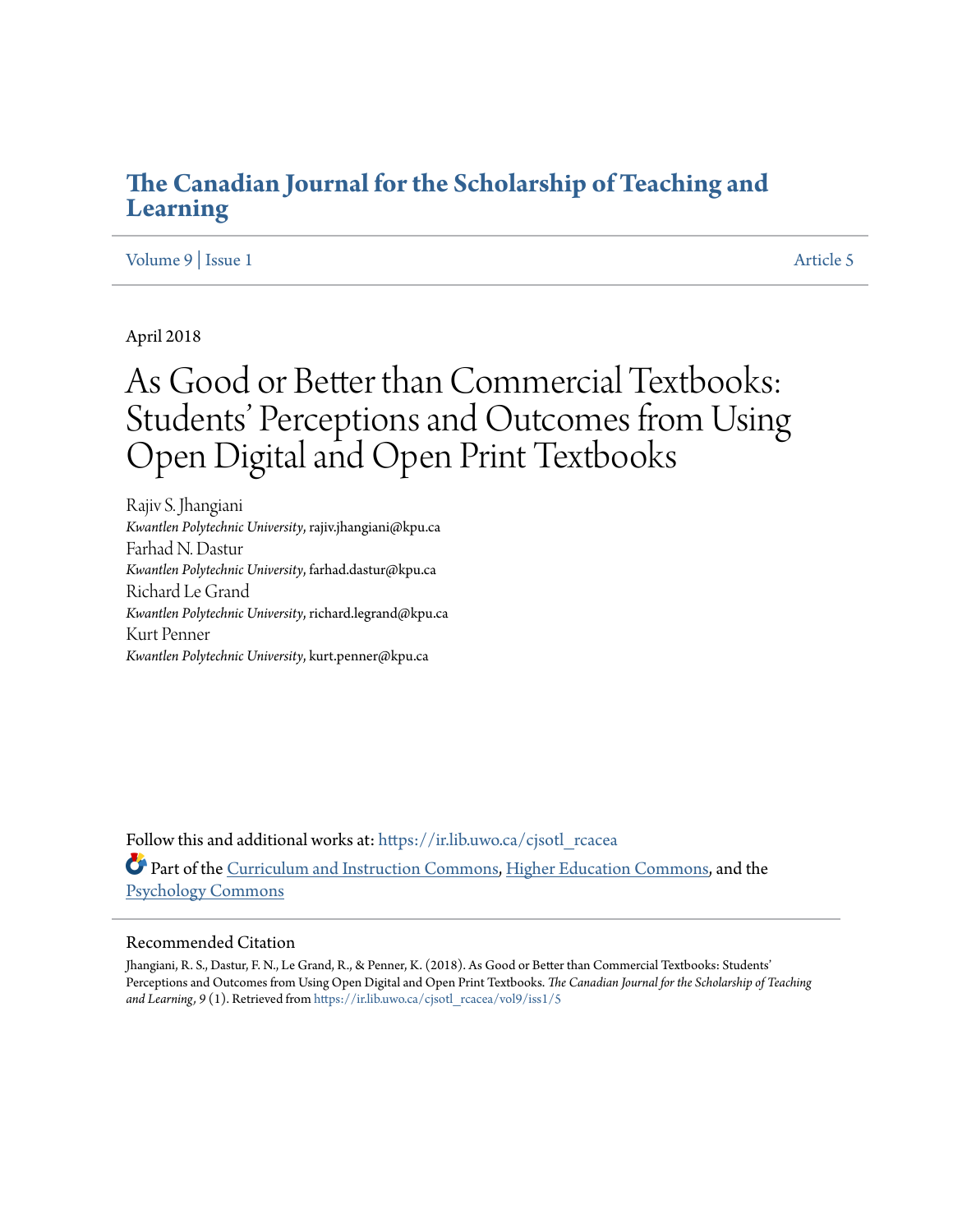## As Good or Better than Commercial Textbooks: Students' Perceptions and Outcomes from Using Open Digital and Open Print Textbooks

## **Abstract**

The increase in the cost of college textbooks together with the proliferation of digital content and devices has inspired the development of open textbooks, open educational resources that are free, openly licensed, and often peer-reviewed. Although several published studies have investigated the impact of open textbook adoption on educational outcomes, none have separated the effects of textbook openness and format and only two have taken place in Canada (Hendricks, Reinsberg, & Rieger, 2017; Jhangiani & Jhangiani, 2017). This study investigates the perceptions, use, and course performance of Canadian post-secondary students assigned a commercial or open textbook in either print or digital format. Results show that students using the print format of the open textbook perceive its quality to be superior to the commercial textbook. Moreover, students assigned an open textbook in either format perform either no differently from or better than those assigned a commercial textbook. These results are consistent with the existing literature and support the conclusion that the cost savings to students associated with the adoption of open textbooks do not come at the expense of resource quality or student performance.

L'augmentation du coût des manuels universitaires ainsi que la prolifération du contenu numérique et des appareils électroniques ont inspiré le développement de manuels ouverts, des ressources éducationnelles qui sont gratuites, dont les licences d'exploitation sont ouvertes et qui sont souvent évalués par les pairs. Bien que plusieurs études publiées aient étudié l'impact de l'adoption de manuels ouverts sur les résultats éducationnels, aucune n'a séparé les effets du caractère ouvert des manuels et du format et seulement deux études ont été menées au Canada (Hendricks, Reinsberg & Rieger, 2017; Jhangiani & Jhangiani, 2017). Cette étude examine les perceptions, l'emploi et les résultats des étudiants dans des établissements d'enseignement supérieur canadiens à qui on avait assigné un manuel commercial ou un manuel ouvert en format imprimé ou numérique. Les résultats ont montré que les étudiants qui avaient utilisé le format imprimé du manuel ouvert avaient perçu que sa qualité était supérieure à celle du manuel commercial. De plus, les étudiants à qui on avait assigné un manuel ouvert dans l'un ou l'autre des formats avaient obtenu des résultats semblables à ceux des étudiants à qui on avait assigné un manuel commercial. Ces résultats concordent avec les publications existantes et confirment la conclusion que les économies de coûts pour les étudiants liées à l'adoption de manuels ouverts n'entraînent pas une dégradation de la qualité des ressources ni des résultats des étudiants.

#### **Keywords**

open textbooks, open educational resources, open educational practices, post-secondary education, access, Canada

#### **Cover Page Footnote**

This research was funded by a Katalyst grant from Kwantlen Polytechnic University to the first author. The authors are grateful to Rebecca Deutschmann for her assistance with data collection and management, and to Clint Lalonde from BCcampus for providing print copies of the open textbook.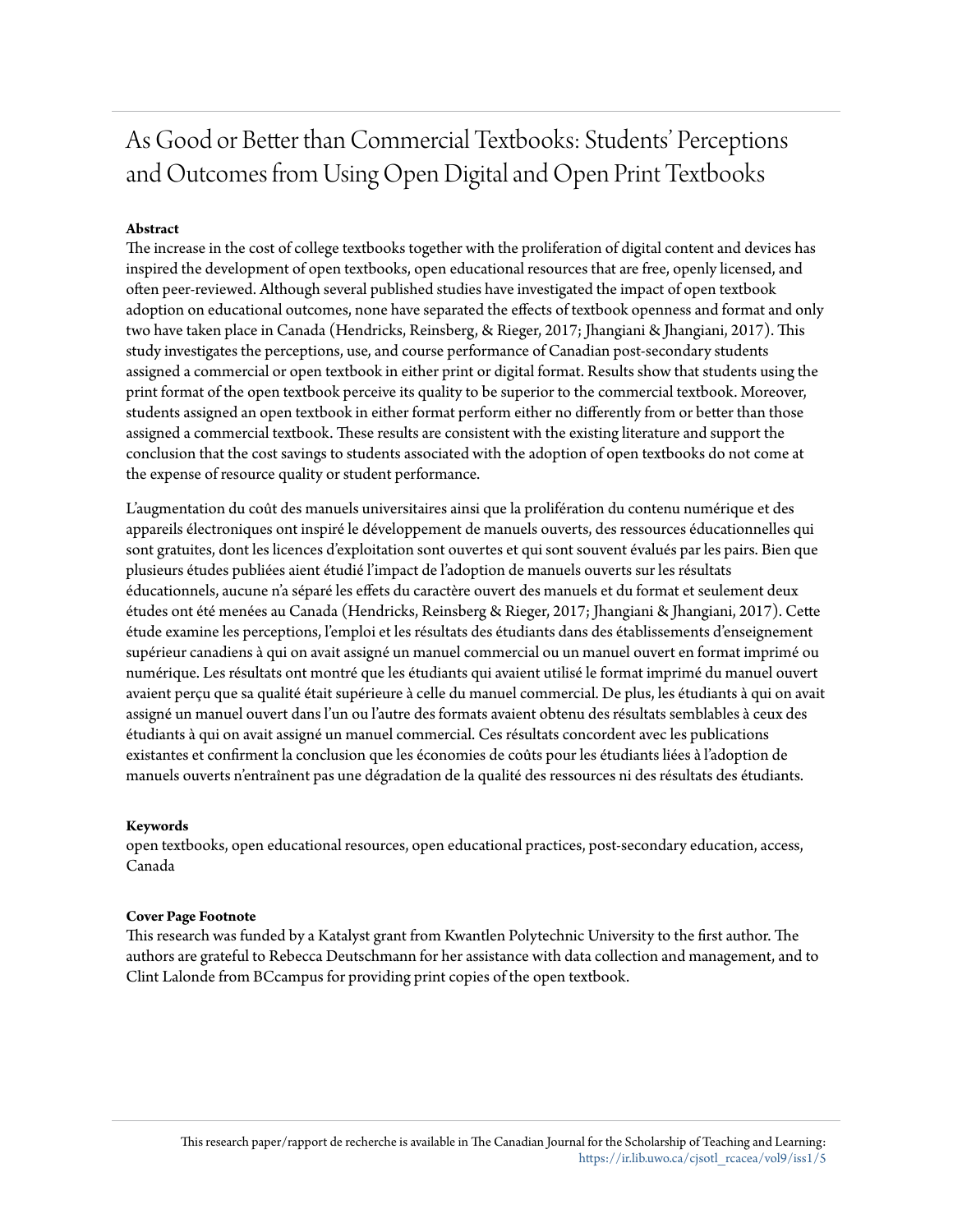The cost of textbooks in the United States rose by 142% between December 2001 and July 2017, a rate that is almost four times that of inflation (U.S. Bureau of Labor Statistics, 2017). Although comparable Canadian data are not publicly available, the cost of textbooks in this smaller market is often higher due to a 10-15% tariff imposed on imported books (Justice Laws, 2008), a piece of legislation that costs students an estimated \$30 million per year (Hall, 2013). As a result, students' educational choices and outcomes are increasingly being influenced by the cost of required course materials. For instance, a survey of over 22,000 students in Florida found that 67% reported not having purchased a required course textbook (Florida Virtual Campus, 2016). This is despite the fact that 94% of students believe that not having access to the textbook negatively impacts their course performance (U.S. PIRG, 2014). The same survey in Florida found that 48% of students had taken fewer courses, 26% had dropped a course, and 21% had withdrawn from a course, all due to high textbook costs (Florida Virtual Campus, 2016).

Despite significantly lower tuition fees, it appears that similar pressures exist in the Canadian post-secondary system. A survey of 320 post-secondary students from 12 institutions in British Columbia found that 54% had not purchased at least one required course textbook, 27% had taken fewer courses, 26% had dropped or withdrawn from a course, and 30% had earned a poorer grade, all specifically due to high textbook costs (Jhangiani & Jhangiani, 2017). Similar results have since been found in surveys of 152 students at the University of British Columbia (Hendricks et al., 2017) and 4,240 students at the University of Guelph (Martin et al., 2017).

This state of affairs has prompted state governments (e.g., 26 states from Arizona to Wisconsin), international higher educational authorities (e.g., British Columbia Ministry of Advanced Education), philanthropic organizations (e.g., The William and Flora Hewlett Foundation), universities and colleges (e.g., State University of New York), and even professional bodies (e.g., Center for Computer-Assisted Legal Instruction) to fund the development of open textbooks for the highest-enrolled undergraduate courses. Open textbooks are a type of open educational resource (OER) that are available to students at no cost (in a variety of digital formats) or at very low cost (in print format). Beyond providing free, immediate, flexible, and permanent access to required course materials, open textbooks are also openly licensed (e.g., Creative Commons), a feature that bestows upon adopting faculty a suite of additional permissions that enable users to reuse, revise, remix, retain, and redistribute these resources (Wiley, Bliss, & McEwen, 2014). This ability to readily update and contextualize course textbooks arguably represents a new layer of academic freedom, as faculty are no longer bound by the limitations of the offerings of commercial publishers vis-à-vis content, currency, clarity, and cultural relevance.

The goal of the present study is to investigate the impact of open textbook adoption on exam performance, study habits, and perceptions of textbook quality in a sample of Canadian undergraduate students taking a semester-long, introductory psychology course.

## **Commercial vs. Open Textbooks**

As the adoption of open textbooks has proliferated (collectively saving students worldwide more than \$174 million [Creative Commons, 2015]), a growing number of researchers have begun to investigate the impact of OER adoption on educational outcomes along with how students assigned OER perceive their quality.

**Student performance.** Numerous studies of the impact of OER on student outcomes conducted across diverse disciplinary, institutional, and jurisdictional contexts—have repeatedly confirmed the same result: that students using OER perform just as well as or, in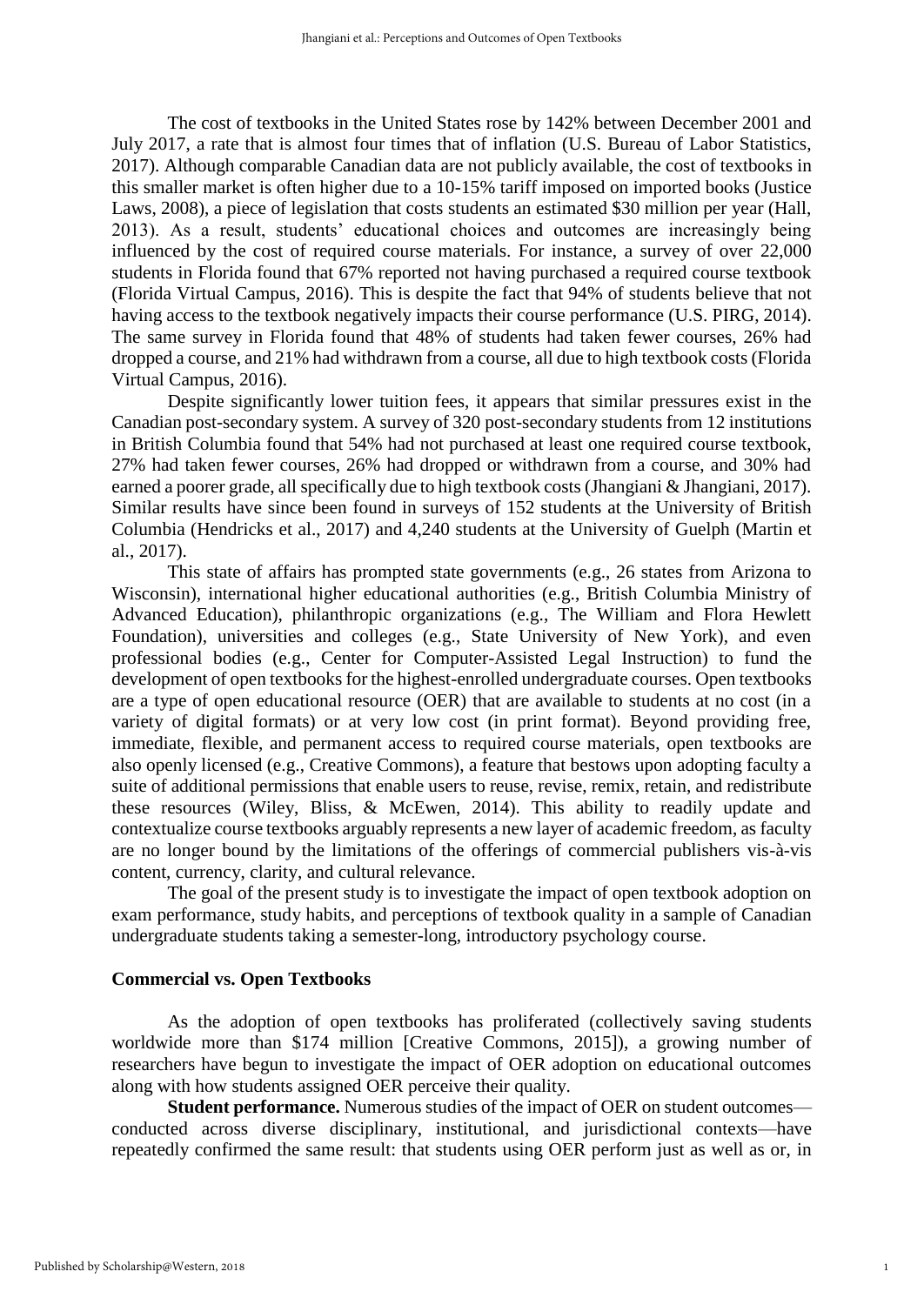some cases, better than those using commercial course materials (see Hilton, 2016 for a review). For example, Allen and his colleagues (2015) compared the exam performance of 478 students enrolled in a general chemistry course that used a web-based OER known as ChemWiki for its primary textbook with the performance of 448 students enrolled in a control class that used a commercial textbook. These two sections were taught during the same semester at consecutive hours with the same faculty member and team of teaching assistants. All students received identical exams. Beginning of semester pre-tests and final exams showed no significant differences in individual learning gains between the two groups, suggesting that commercial textbooks could be substituted with OER without negatively impacting learning.

In a non-experimental case study, Hilton and Laman (2012) compared the performance of 690 students using an adapted open textbook in an introductory psychology class to the performance of 370 students who had used a commercial textbook in a previous semester. The results showed that students who used the open textbook had a lower withdrawal rate (7.1% vs. 14%) and scored better on the final examination (71.1% vs. 67.6%).

Another study by Hilton and his colleagues focused on 1400 math students at a community college in Arizona, comparing average student performance on a standard departmental exam (Hilton, Gaudet, Clark, Robinson, & Wiley, 2013). The researchers did not find any significant differences in performance between the year when all classes used OER and the previous two years when no classes used OER.

The single largest study to date evaluated the impact of OER adoption among students enrolled in 15 courses at 10 institutions (Fischer, Hilton, Robinson, & Wiley, 2015). In two out of the fifteen classes, students in the treatment (OER) group were significantly more likely to complete the course (there were no differences in the remaining thirteen) whereas in five of the classes students in the treatment group were significantly more likely to receive a C- or better (there were no significant differences in nine of the classes and only in one class were control students more likely to receive a  $C$ - or better)<sup>1</sup>. Finally, treatment students were found to have enrolled in significantly more classes than control students during the semester of OER implementation as well as the subsequent semester<sup>2</sup>.

The sole published Canadian open textbook efficacy study investigated the use of OER among 143 students enrolled in a physics course at the University of British Columbia (UBC; Hendricks et al., 2017). Compared with students enrolled in the same course in previous semesters, the students assigned OER showed no significant differences in final exam grades or course grade distributions.

**Student perceptions.** A number of studies have measured the student perceptions of OER (see Hilton 2016 for a review). Once again, these studies reveal a consistent pattern across several disciplines and institutional contexts. For example, of 490 students at seven U.S. community colleges, 50% rated their open textbooks as comparable in quality to their commercial textbooks, with an additional 40% rating the open textbooks as superior (Bliss, 2013). Similarly, approximately two-thirds of 315 business students surveyed by Feldstein and his colleagues (2012) indicated that they preferred OER to commercial textbooks while 78% of these respondents felt that the OER "provided access to more up-to-date material than is available in my print textbooks" (p. 6). Finally, 78% of 910 mathematics students surveyed by Hilton and his colleagues (2013) indicated that they would recommend OER to their peers while 83% endorsed the statement that "Overall, the materials adequately supported the work I did outside of class" (p. 43).

<sup>&</sup>lt;sup>1</sup> For these analyses, 9264 control participants were compared against 1087 treatment participants.

<sup>&</sup>lt;sup>2</sup> For these analyses, 4147 control participants were matched with 4147 treatment participants using propensity score matching.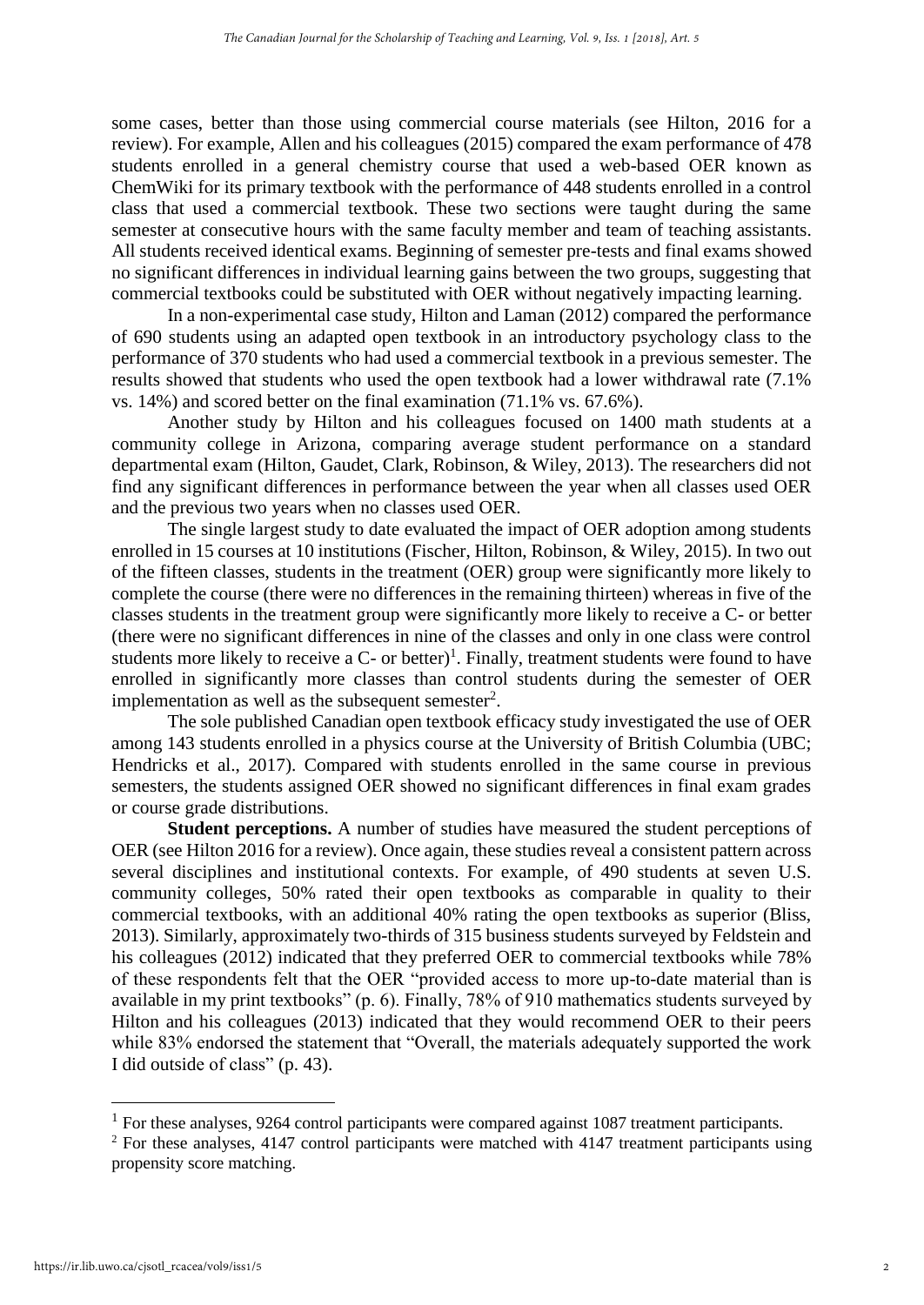The two published Canadian studies of student perceptions of OER echo the rest of the literature, with 93% of 143 physics students at UBC and 96% of 320 post-secondary students across BC rating their open textbooks as equal to or better than their commercial textbooks (Hendricks et al., 2017; Jhangiani & Jhangiani, 2017).

Although the reviewed studies measured perceived quality differently, in every case, a majority of respondents indicated favorable perceptions of OER when compared against commercial textbooks.

#### **Print vs. Digital Textbooks**

The disruptive opening of the commercial textbook market to free or low cost open textbooks with flexible copyright parallels and interacts with another disruption: the availability of content (both commercial and open) on digital platforms. Digital textbooks (also called e-textbooks) are typically accessed via the Internet and read or downloaded on digital devices such as desktops, laptops, tablets, netbooks, e-readers, or smartphones. Digital textbooks come in two forms (Railean, 2015): the first are page-fidelity digital textbooks that are simply scanned photos of the original print textbook (e.g., a PDF file). The second are reflowable digital textbooks that use a flexible formatting system and are paginated for the type of reading device and size. Reflowable digital textbooks allow for interactive features such as dynamic media, hyperlinks, layout modification, discussions, polling, simulations, and learning analytics.

Digital textbook adoptions have been increasing due to their lower cost, greater convenience, and wider access to the Internet and digital platforms (de Noyelles, Raible, & Seilhamer, 2015; Reynolds, 2011), with one 2014 study reporting that 60% of U.S. college students have used a digital textbook for at least one course (an increase of 18% from 2012; Dahlstrom & Bichsel, 2014). McGraw Hill Education (which currently holds a 21% market share) saw its digital content sales surpass its print sales for the first time in 2015 (McGraw Hill Education, 2016). However, the adoption of digital textbooks is still impeded by nonstandardization of digital platforms, issues with distribution and discoverability, quality concerns, differences in the reading experience, and resistance to change.

**Student performance.** Several studies have investigated the impact of textbook format on learning. In one case, 538 undergraduate and graduate students showed no differences in grades or perceived cognitive learning when using print and reflowable digital formats (Rockinson-Szapkiw, Courduff, Carter, & Bennett, 2013). However, students who chose the etextbook demonstrated higher perceived affective and psychomotor learning than students who chose the print textbook. Another study, which compared the perceptions and performance of Introductory psychology students using a digital vs. print textbook, found no differences in course grades, even as students using the page-fidelity e-textbook reported spending less time reading for class (Shepperd, Grace, & Koch, 2008).

Daniel and Woody (2013) examined students' use and performance with digital vs. print textbooks in both laboratory and at-home conditions. Students scored similarly across formats and conditions; however, reading time was significantly higher in the digital conditions, with this difference increasing for the home conditions. Self-reports of multi-tasking were significantly higher for the home/digital condition, possibly accounting for the disparities in reading time.

Reading time and text comprehension were also examined in an experimental study in which university students were randomly assigned to read from an Apple iPad tablet, a Kindle 3 eBook reader, or a paper printout. Students reading printed materials had faster reading times than those reading from eBook readers or tablets. However, students found the tablet the most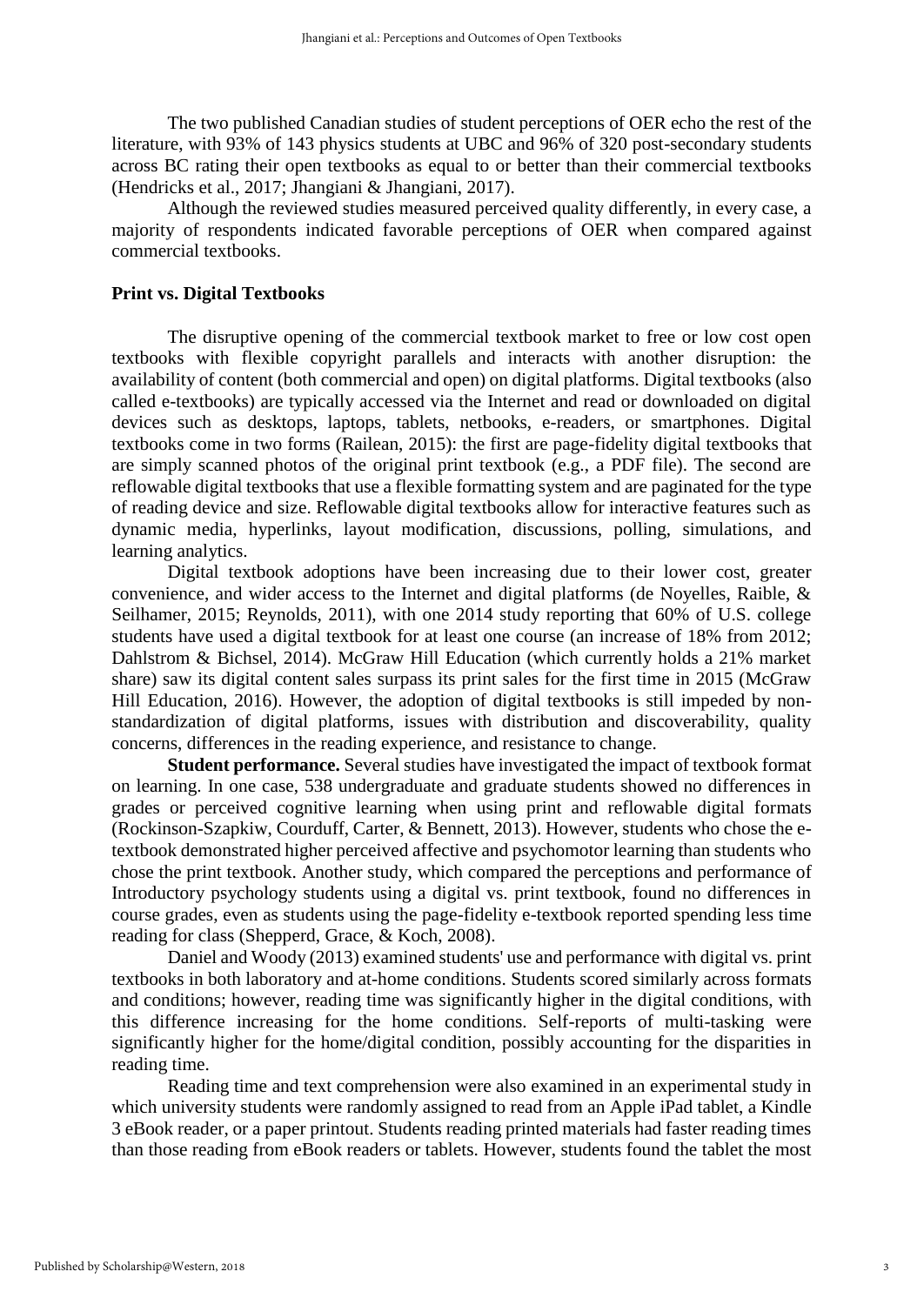usable, followed by the eBook reader and then the printed material. There were no differences between groups on reading comprehension (Connell, Bayliss, & Farmer, 2012).

Finally, Ackerman and Goldsmith (2011) evaluated metacognitive regulation of text learning. Participants were asked to predict their multiple choice test performance after reading expository text (1000-1200 words) in either digital or print format. Test performance did not differ between the two formats under a fixed study time but performance was worse for screen readers when the study time was self-regulated. The authors concluded that performance differences between digital and print formats are likely metacognitive because they involved less accurate performance predictions and more erratic study time regulation.

**Student perceptions.** Most studies have shown that a majority of students prefer print to digital (e.g., Millar & Schrier, 2015; Woody, Daniel, & Baker, 2010). For example, data from 655 student respondents of the 2011 Electronic Book and eReader Device survey revealed that if the choice of textbook for a course were entirely theirs, 75% of students would opt for a print textbook over a digital one (NACS OnCampus Research, 2011). Recent research that explored the reasons for this general preference has found contradictory results. For example, an inability to take notes or highlight text and greater convenience were among the top-cited reasons for a preference for print (Millar & Schrier, 2015). On the other hand, aside from lower cost, greater convenience (e.g., ability to access e-textbooks anywhere, access e-textbooks offline, and store many e-textbooks on the same device) is typically the largest factor that drives e-textbook adoption<sup>3</sup> (de Noyelles et al., 2015). Moreover, three quarters of 707 undergraduate and graduate students using e-textbooks cited functions that support reading (e.g., searching for keywords, zooming) and studying (e.g., highlighting, note-taking) as the top features that influenced their choice to purchase an e-textbook (de Noyelles et al., 2015). A factor that might account for low adoption rates of e-textbooks is low digital literacy on the part of both students and instructors.

**Methodological issues.** Research comparing print textbooks to digital textbooks is difficult to assess because of the conflation of platform (e.g., digital vs. print) issues with both content and the structure of content issues (Railean, 2015). Comparing a print textbook to a page-fidelity digital textbook is the simplest comparison and allows for a direct comparison of the experience of reading on paper vs. a screen. Here issues of luminance, reflection, resolution, font, screen size, and spatial landmarks can be addressed (Myrberg & Wiberg, 2015). However, if one compares a print textbook to a reflowable digital textbook, then the visual experience of print vs. screen becomes conflated with the dynamic possibilities afforded by reflowable digital textbooks. Further complexity occurs when one compares a print textbook (the vast majority of which are commercial) with an open, reflowable digital textbook, which may include modifications made by the instructor.

The question of which dependent variables best assess learning also need to be addressed. Although most published studies have utilized course grades or test achievement scores as the measure of learning, differences in textbook format may also influence the cognitive (e.g., attention, memory), affective (e.g., preferences), and psychomotor (e.g., changes in behaviour) dimensions of learning (Frith & Kee, 2003; National Center for Higher Education Management Systems, 1994).

<sup>&</sup>lt;sup>3</sup> Greater convenience would help explain why 90% of 367 students enrolled in an Introductory Psychology course who were given a choice between a print textbook and a cheaper e-textbook on a compact-disc (CD) elected to purchase a print textbook (Shepperd et al., 2008).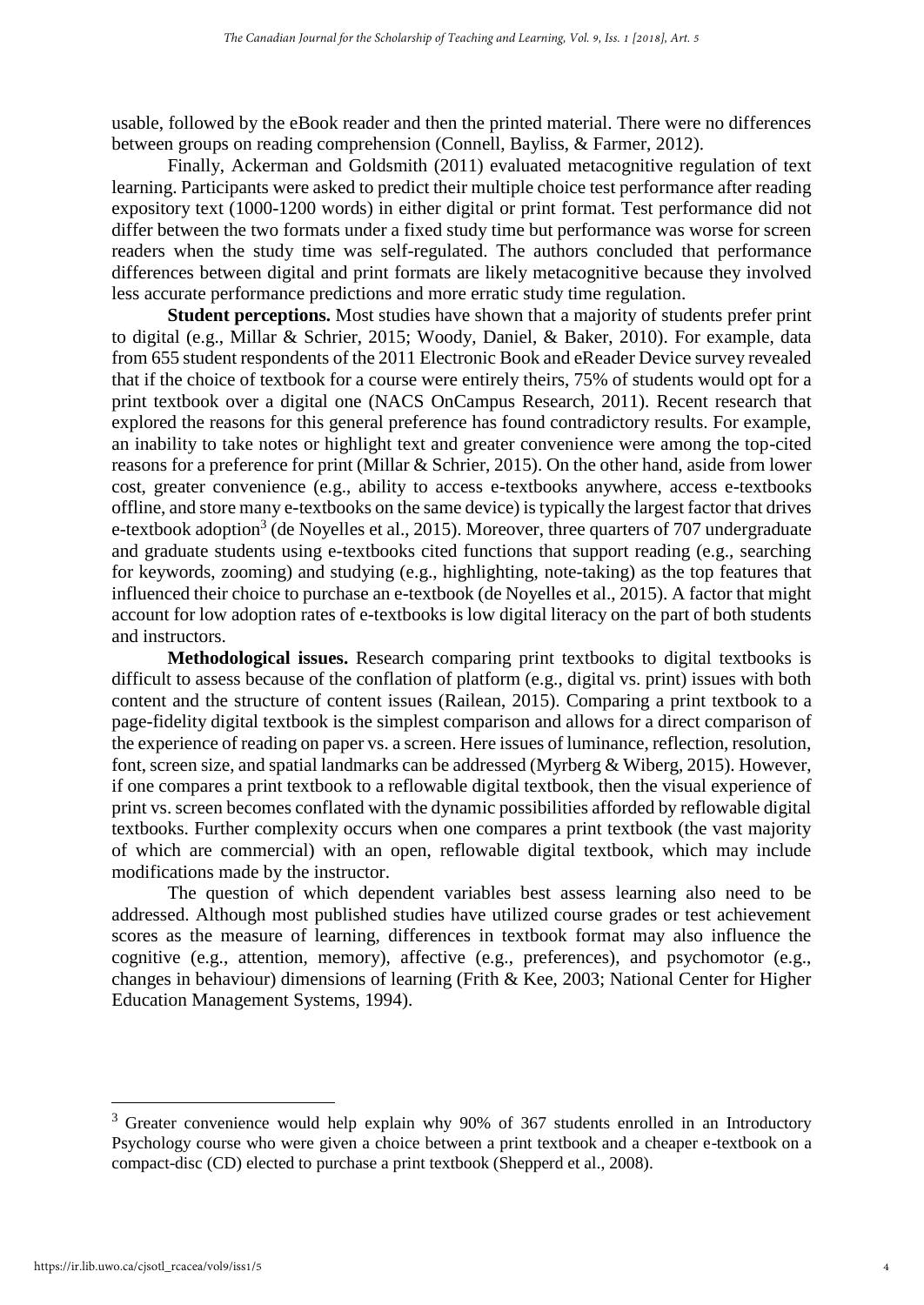#### **The Present Study**

The present study seeks to extend the existing literature in four ways. First, this study constitutes only the second OER efficacy study within the context of a Canadian postsecondary institution. This is notable because almost all of the published OER efficacy research has been conducted within U.S. institutions. Given that post-secondary tuition fees are especially high within the United States, the ratio of the cost of course materials to tuition is typically much higher outside of the U.S., raising the question of the generalizability of the (admittedly uniform) findings of the existing literature. Second, we seek to disentangle the format (digital vs. print) of the course textbook from whether it is open or commercial. This is desirable because open textbooks are available in both digital and print format. We believe that it is important to separate the impact on educational outcomes of enhanced access to course materials from the strengths and limitations of the particular format(s) in which users choose to interact with their textbook. Third, we seek to measure how students interact with their textbook (i.e., their study habits) in order to better understand this potential mediator of course performance. Fourth, we wish to assess the textbook perceptions and preferences of students enrolled in sections that have adopted an open textbook as well as those that have adopted a commercial textbook. This is desirable because every other published study has investigated the perceptions of students assigned OER (typically asking them to compare their current experience with their previous experiences), a method that is susceptible to reconstructive memory bias.

In the present study we sought to address the following six questions, all within a Canadian post-secondary context:

- 1. Do students using an open textbook perform differently on course exams from students using a commercial psychology textbook?
- 2. Do students using an open textbook in page-fidelity digital format perform differently on course exams from students using the same open textbook in print format?
- 3. Do students' study habits vary as a function of textbook openness and format?
- 4. Do students' perception of quality vary as a function of textbook openness and format?
- 5. Do students' perceptions of a fair price vary as a function of textbook openness and format?
- 6. Do students' textbook format preferences vary as a function of textbook openness and format?

## **Method**

#### **Participants**

The sample consisted of 178 students enrolled in seven sections of an Introductory Psychology course taught by three instructors (Dastur, Le Grand, and Penner) at Kwantlen Polytechnic University, a mid-sized, public, Canadian undergraduate university. During the Spring 2015 semester, two sections were assigned to adopt the digital format of an open textbook ( $n = 44$ ), and two sections were assigned to adopt the print format of an open textbook  $(n = 51)$ . For each of these conditions, one section was taught by the second author (Dastur) and the other by the third author (Le Grand). During the Summer 2015 semester, three sections were assigned to adopt the incumbent commercial textbook ( $n = 83$ ). One of these sections was taught by the third author (Le Grand) and the other two by the fourth author (Penner) (see Table 1). Given that all students within each section were assigned to that condition, this study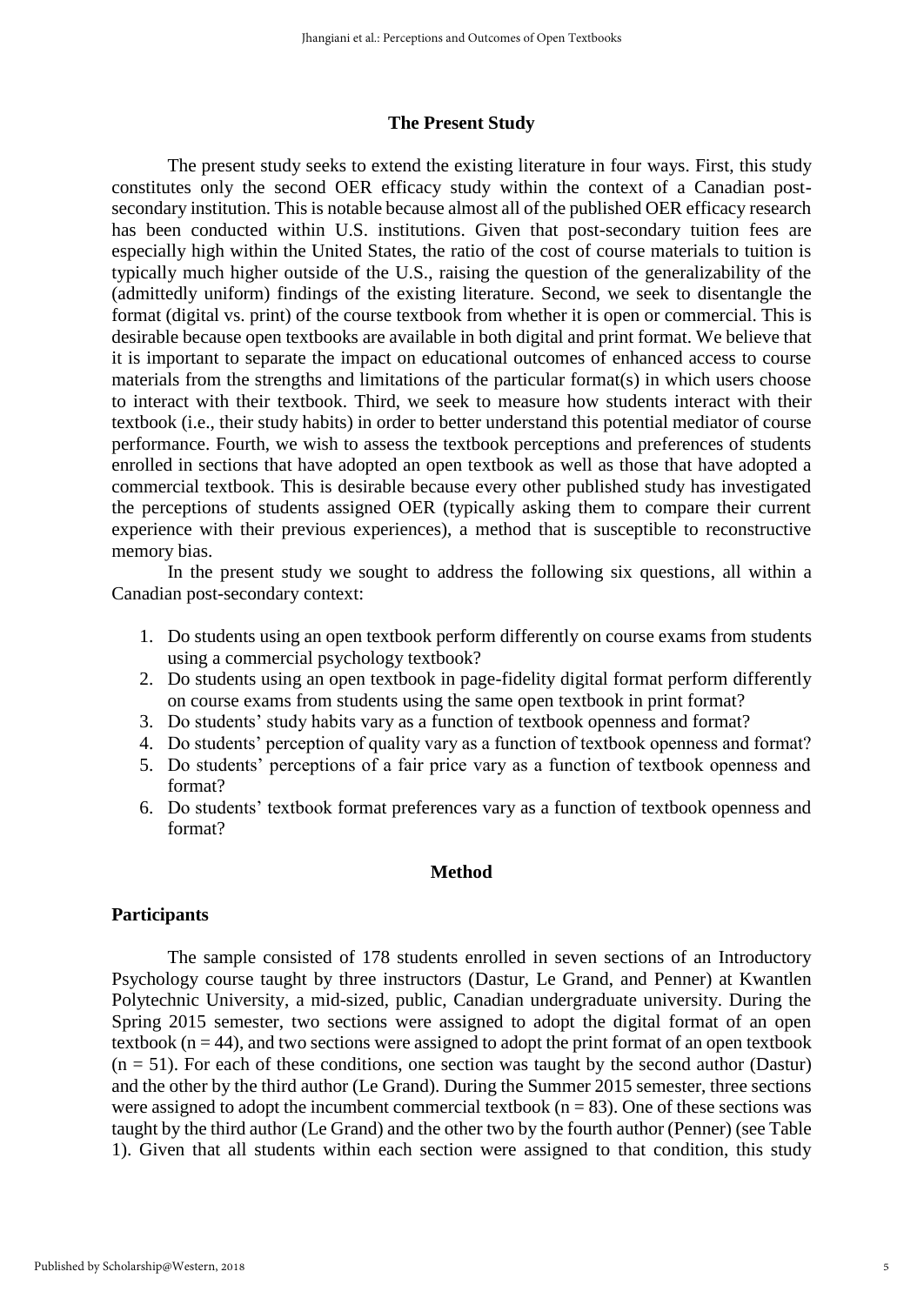employs a quasi-experimental research design. The assignment of condition to sections was constrained by the instructors' previously-determined teaching schedules. Consequently (and given the importance of the instructor variable), Le Grand's sections provide the best insight into the impact of textbook openness whereas both Dastur's and Le Grand's sections provide insight into the impact of open textbook format.

Table 1

| Semester    | Commercial                 | Open Print                 | Open Digital               |  |  |
|-------------|----------------------------|----------------------------|----------------------------|--|--|
| Spring 2015 |                            | 1 x Dastur<br>1 x Le Grand | 1 x Dastur<br>1 x Le Grand |  |  |
| Summer 2015 | 1 x Le Grand<br>2 x Penner | $\overline{\phantom{a}}$   | -                          |  |  |

*Course Sections by Semester, Textbook Condition, and Instructor*

The modal age of the aggregated sample (between 20 and 21), the proportion of females (59%), ethnic minorities (63%), and those for whom English was a second or subsequent language (48%) did not vary significantly across the conditions. Two pre-existing differences were found between students across the three conditions: (a) students assigned the commercial textbook had completed significantly more undergraduate courses, and (b) students assigned the commercial textbook were enrolled in significantly fewer concurrent courses.

This study received approval from the Kwantlen Polytechnic University Research Ethics Board.

## **Materials**

Textbooks. The commercial textbook was the 10<sup>th</sup> edition of Worth Publishers' *Psychology* (Myers, 2014), whereas the open textbook was the first edition of OpenStax College's *Psychology* (OpenStax College, 2014). Both textbooks are used for both semesters of the popular Introductory Psychology course. The bestselling Worth textbook includes 16 chapters across 685 pages whereas the OpenStax textbook (which is adopted within U.S. higher education institutions at a similar rate to most commercial textbooks; Seaman & Seaman, 2017) includes 15 chapters across 631 pages. Both books align with the American Psychological Association's (2014) recommended content commonality with at least two topics drawn from each of the five main pillars of the field (biological, cognitive, development, social and personality, and mental and physical health). With the exception of one additional topic in the OpenStax book (Industrial-Organizational Psychology), both textbooks cover identical topics, with coverage of two chapters in the OpenStax book each split into two chapters in the Worth book. Both textbooks include learning aids such as quizzes, critical thinking exercises, lists of key terms, and leaning objectives. Despite all of these similarities, differences remain between the two books in content, structure, and style.

Students using the commercial textbook had the option of purchasing a print (loose-leaf binder) format from the university bookstore (at a cost of just over CDN \$100) or 180-day access to the (reflowable) digital format (at a cost of CDN \$71). Of course, students may have acquired the textbook using other means including purchasing older or international editions, illegally downloading the textbook, using online retailers like Amazon.com, using the copy of the textbook on library reserve, sharing the book with a classmate, or simply going without the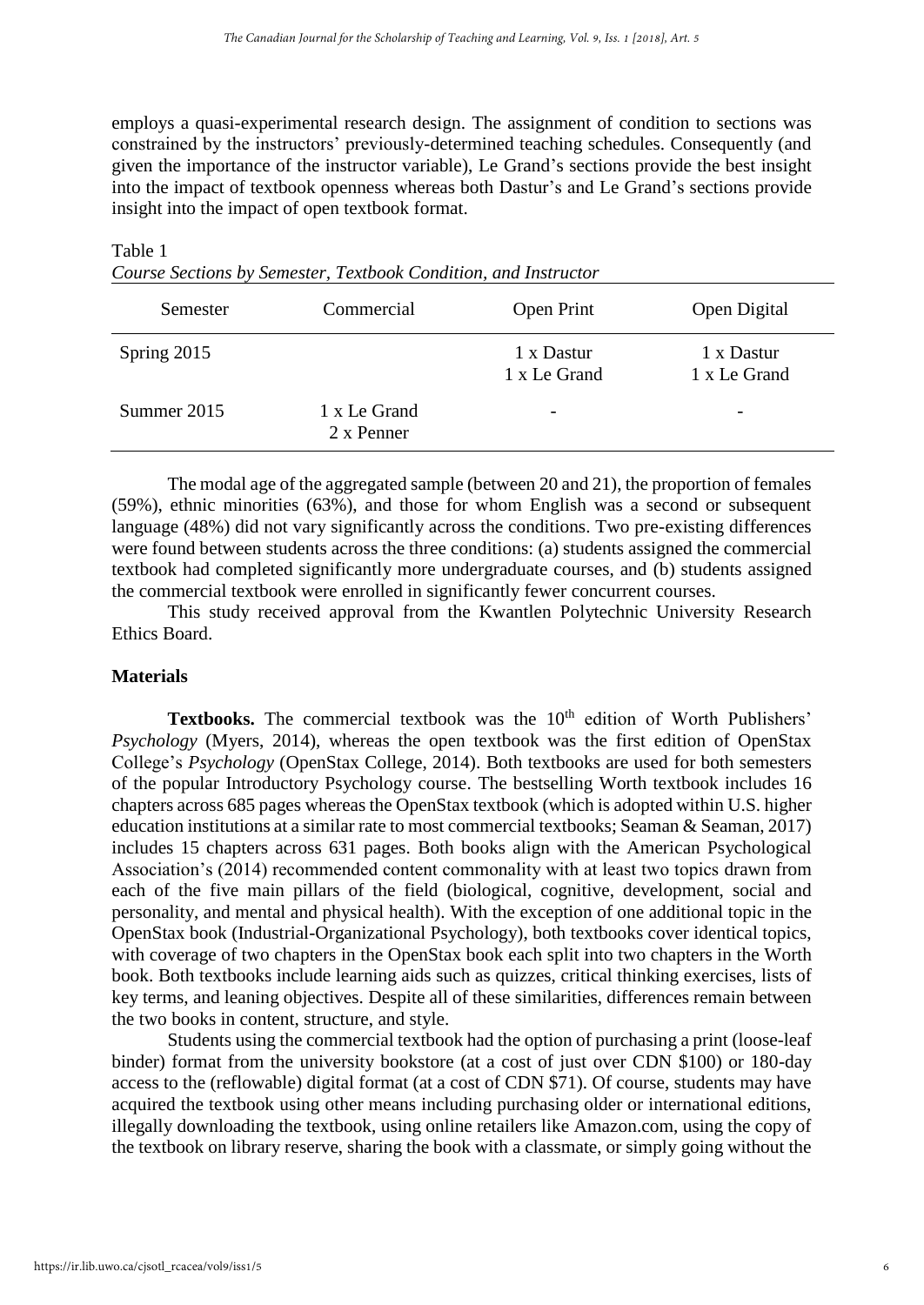textbook. We did not constrain these options for ethical reasons. We also wished for the sections utilizing the commercial textbook to serve as a naturalistic control.

The students assigned the (page-fidelity) digital format of the open textbook had the option to order a low-cost print copy (at their own cost) or even to print the textbook at home. Conversely, the students assigned the print format of the open textbook were able to download the digital format for free. Because we wanted to investigate the impact of the print vs. the digital formats of the open textbook while holding the cost constant (at zero), free<sup>4</sup> print copies of the open textbook were distributed to students in those two sections.

**General knowledge of Psychology pre-test.** On the first day of class, students in all sections were given a 24-item, four-option, multiple-choice test that assessed their general knowledge of psychology across each of the eight topics to be covered during the course: Introduction to Psychology, Psychological Research, Biopsychology, States of Consciousness, Sensation & Perception, Learning, Thinking & Intelligence, and Memory. The Pre-Test was adapted from a larger set of 851 multiple choice questions created by psychology instructors from six local institutions as part of a Test Bank Sprint. The questions and their potential answers were clearly phrased and unambiguous.

**Course exams.** Students in all sections wrote three non-cumulative exams consisting of approximately 60, four-option, multiple-choice questions. All of the questions assessed students' grasp of concepts that were covered in both textbooks. The questions and their potential answers were clearly phrased and unambiguous.

**Questionnaire.** At the end of the semester, students completed an in-class questionnaire that included both open-ended and closed-ended questions about demographic characteristics (e.g., age, sex, ethnic minority status), level of employment (e.g., hours worked per week), educational status (e.g., total credits completed, GPA), textbook preferences (e.g., print, digital, or both), perceptions of the quality of their current textbook (including a modified<sup>5</sup> version of the Textbook Usage and Assessment Scale [TAUS]; Gurung & Martin, 2011), and study habits (e.g., hours spent studying per week). Students using the open textbook were additionally asked about whether they had used the alternate format (print or digital). The last five digits of their student numbers were requested so that questionnaire data could be matched with course performance data (described further in the Procedure section).

#### **Procedure**

Students registered for their sections using normal procedures and learned of their assigned textbook by visiting the university bookstore, emailing the instructor, reading the course syllabus on the course management system, or during the first day of class. A downloadable digital (PDF) copy of the open textbook was posted to the course webpage of the sections that were assigned this format. Print copies of the open textbook were distributed, free of charge, to students enrolled in those two sections by the course instructor on the first day of class.

During the final class of the semester, a research assistant visited each of the sections to describe the study, obtain informed consent, and administer the questionnaire. The course instructors were not present during this time. The students were informed that their decision to

<u>.</u>

<sup>&</sup>lt;sup>4</sup> BCcampus, a provincial organization that provides a range of shared services to post-secondary institutions, provided the print open textbooks.

<sup>&</sup>lt;sup>5</sup> We used 16 out of the 22 TAUS items. Three of the deleted items were concerned with the placement of the figures, tables, and photographs in relation to the material while the other three measured how often these three types of resources were used to study.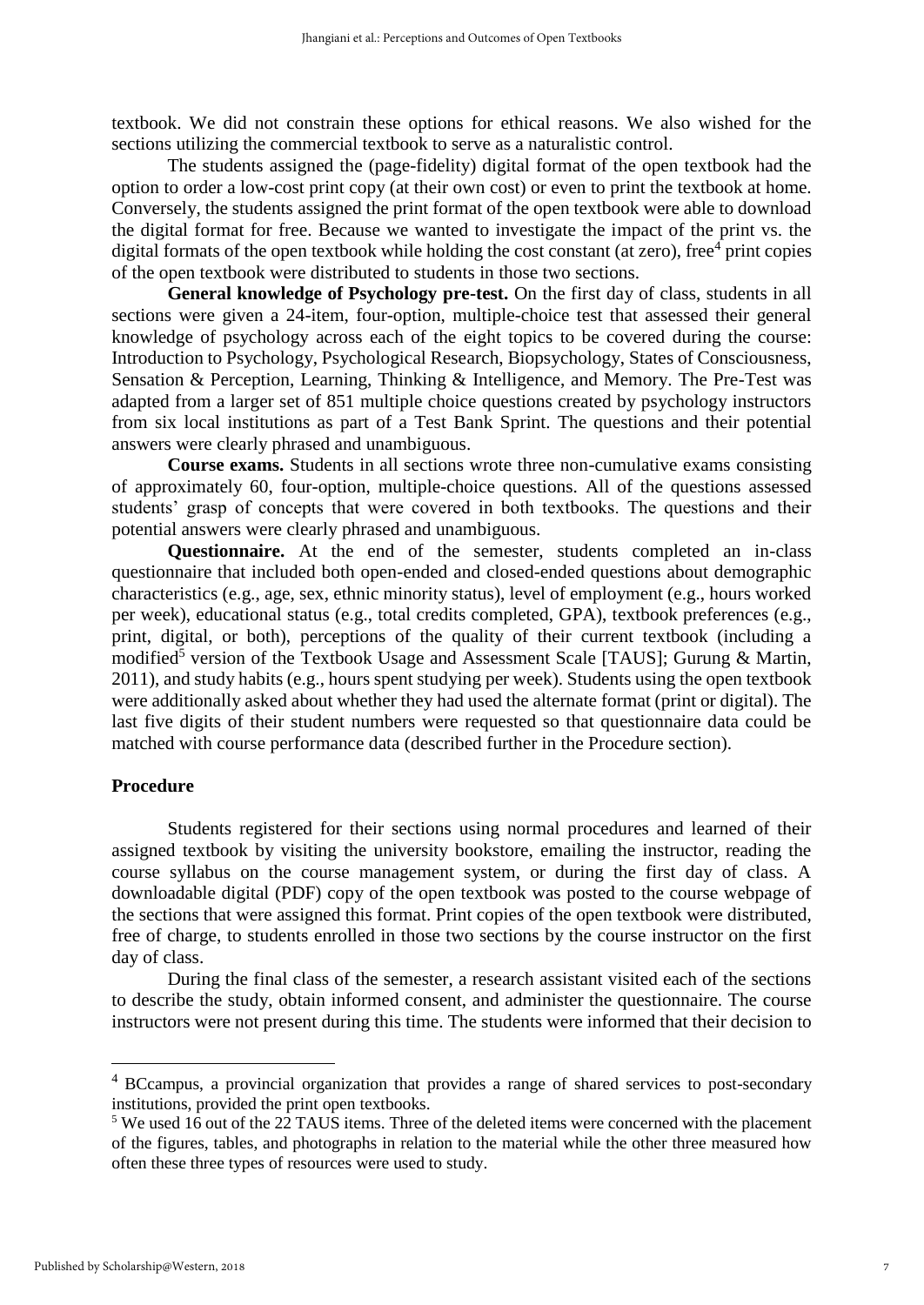participate or not was voluntary and that their decision would not be revealed to their instructor until after the course grades had been submitted. Student participants were offered a 1% bonus using the Departmental Psychology Lab research pool. Students who chose not to participate were also offered equivalent bonus marks if they completed a different study in the research pool. The research assistant addressed any questions posed by the students before distributing the informed consent forms and a copy of the questionnaire. The students took about 10 minutes to complete the questionnaire. At the end of this procedure, the research assistant gathered the informed consent forms and completed surveys, thanked the students for their participation, and left the classroom.

Upon the conclusion of the course, the instructors submitted the pre-test and exam grades for all students enrolled in the seven sections to the research assistant, who merged these data with the questionnaire data using the last five digits of the student numbers. Once the data had been merged, the partial student numbers were deleted from the dataset.

**Timeline of assessments.** The study involved 7 sections of Introductory Psychology. Assessments ran across two, 15-week semesters (including 1 week for Reading Break). We assessed four sections during the Spring semester (January - April, 2015): 2 sections were assigned the open, print textbook and 2 sections were assigned the open, digital textbook. All three sections assessed during the Summer semester (May - August, 2015) were assigned the commercial textbook.

On the first day of class, those students in attendance completed the General Knowledge of Psychology Pre-Test. The Pre-Test was administered in-class by the course instructor and students were given feedback shortly after completion. Referenced against the first day of class  $(\pm 1$  week to accommodate different sections), the three course exams were delivered after 5 weeks, 11 weeks, and 15 weeks.

**Instructional mode.** All three instructors taught their classes once a week in 3-hour lecture format. The instructors were not blind to condition but were careful to coordinate their respective lectures so that the same topics were being covered. The three course exams were identical across instructors and sections. However, the instructors did not coordinate the amount of time spent on each topic, their instructional delivery style (e.g., more formal lecturing vs. more class discussion), or the types of assessments used beyond the course exams.

#### **Results**

#### **General Psychology Knowledge Pre-Test**

There were no significant differences in general psychology knowledge between students enrolled in the sections assigned the commercial  $(M = 41.8\% , SD = 11.4\% )$ , open print (M = 42.2%, SD = 8.2%), or open digital (M = 41.0%, SD = 10.2%) textbooks [*F*(2, 149)  $= 0.16, p = .85, \eta_p^2 = .002$ .

#### **Exam Performance**

A MANOVA with textbook condition (commercial vs. open print vs. open digital) as the independent variable, instructor as a covariate, and performance on the three exams as the dependent variables attained statistical significance for both textbook condition [Pillai's Trace  $=$  .126,  $F(6, 342) = 3.83$ ,  $p = .001$ ,  $\eta_p^2 = .06$ ] and instructor [Pillai's Trace = .077,  $F(3,170) =$ 4.73,  $p = .003$ ,  $\eta_p^2 = .08$ ]. A univariate *F* test showed an impact of textbook condition on students' performance on the third exam  $[F(2,172) = 3.42, p = .04, \eta_p^2 = .04]$ , with pairwise comparisons indicating that students assigned the commercial textbook scored significantly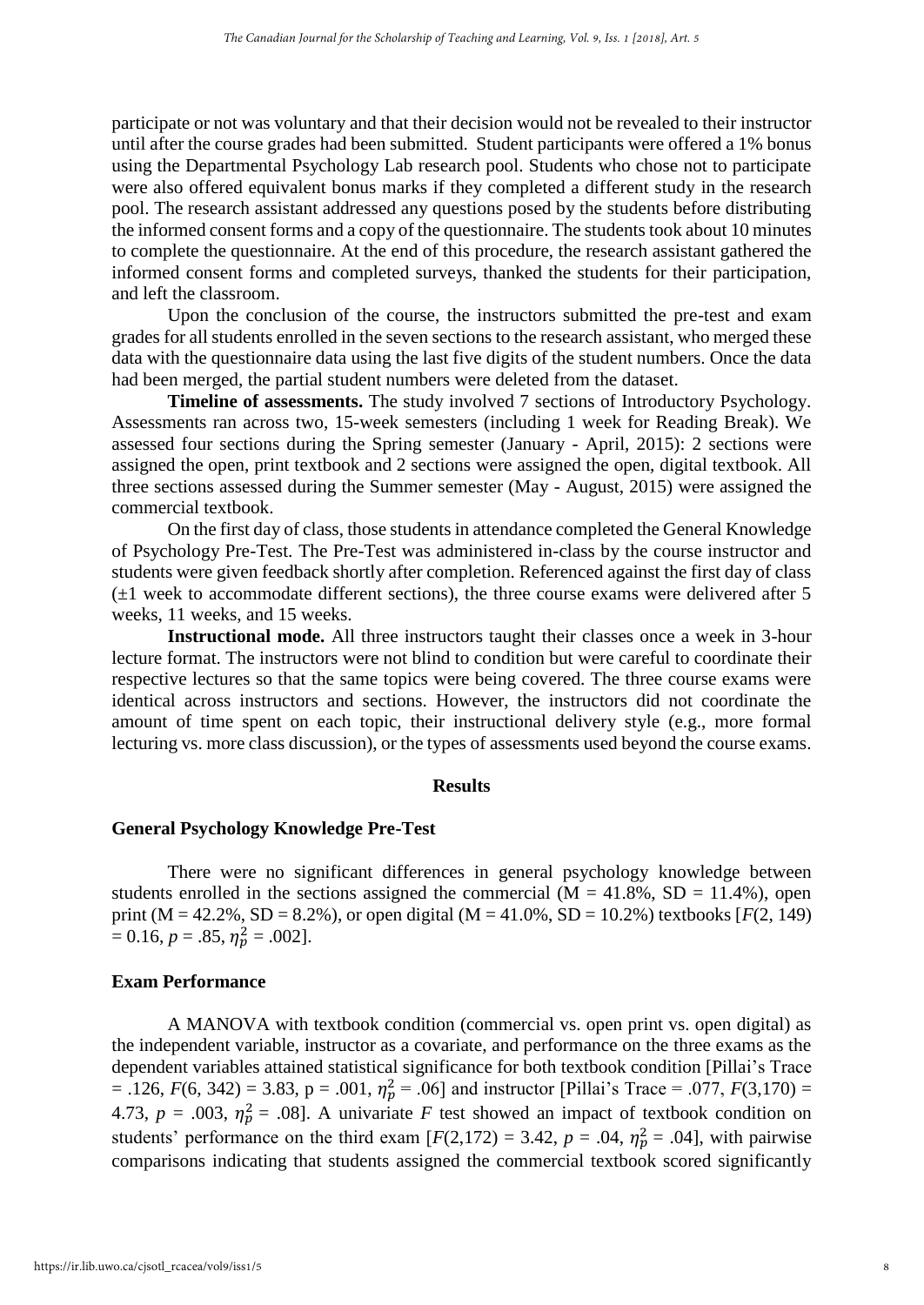lower than those assigned the digital format of the open textbook ( $p = .01$ ). There were no differences in exam performance across types of textbook for the first two exams (see Figure 1).



*Figure 1.* Mean performance on three course exams as a function of textbook openness and format (all sections). 95% confidence intervals are represented in the figure by the error bars attached to each column.

Because of the significant impact of instructor on exam performance, we ran a second MANOVA, with data only from the one instructor (Le Grand) who taught one section in each of the three conditions. Once again, textbook condition impacted exam performance [Pillai's Trace = .511,  $F(6, 138) = 7.901$ ,  $p = .000$ ,  $\eta_p^2 = .26$ . In this case, the univariate *F* test showed an impact of textbook condition on students' performance on the first exam  $[F(2,70) = 18.98]$ ,  $p=0.00$ ,  $\eta_p^2 = 0.35$ ], with pairwise comparisons revealing that students assigned the commercial textbook scored significantly lower than those assigned either the print or digital formats of the open textbook ( $p$ 's = .000). There were no differences in exam performance across types of textbook for the first and third exams (see Figure 2).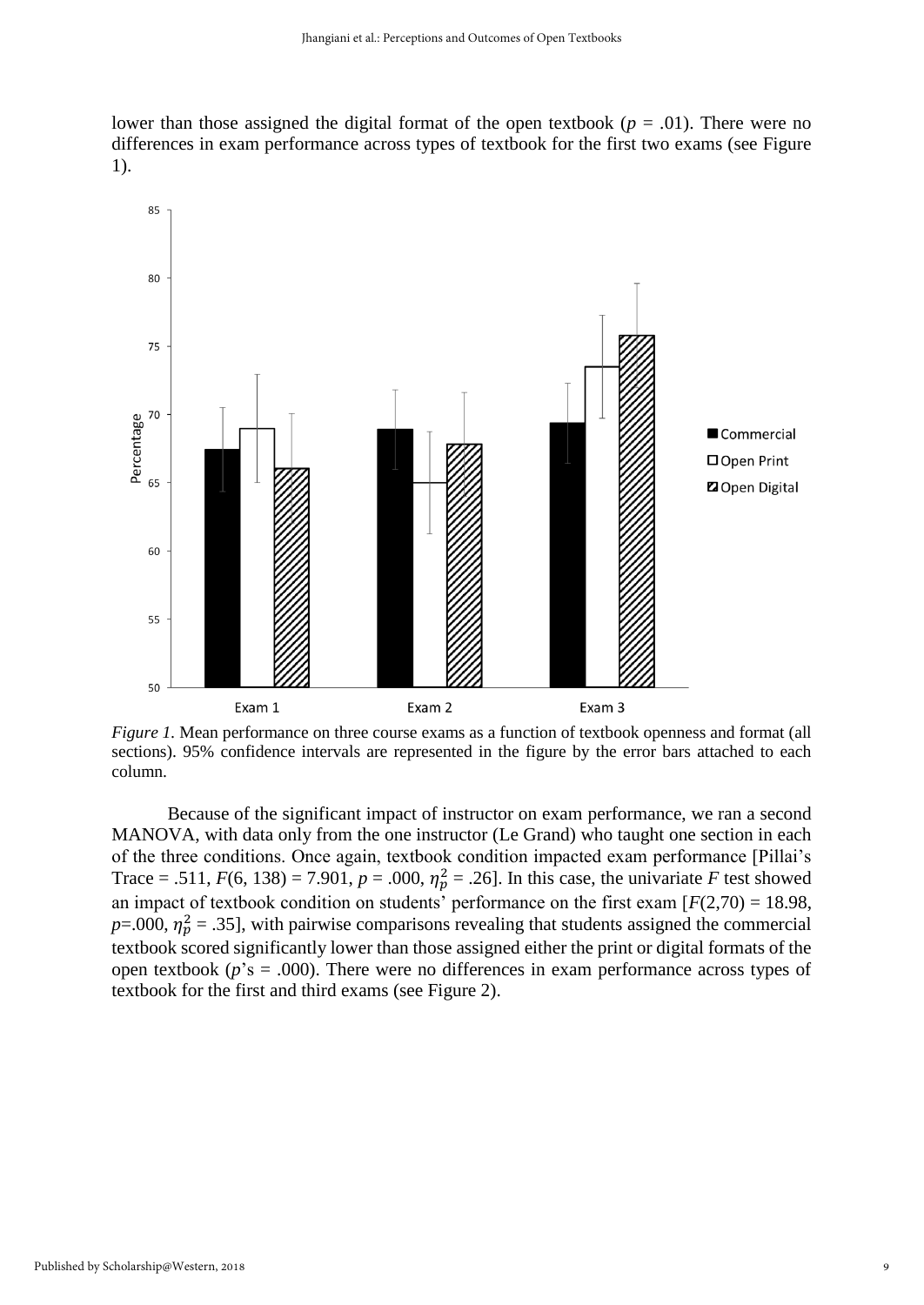

*Figure 2.* Mean performance on three course exams as a function of textbook openness and format (Le Grand's sections). 95% confidence intervals are represented in the figure by the error bars attached to each column.

#### **Study Habits**

In order to investigate students' study habits, a MANOVA was conducted with textbook condition (commercial vs. open print vs. open digital) as the independent variable and instructor as a covariate. The dependent variables included the proportion of weekly readings completed, the amount of time per week spent studying for the course, the amount of time per week spent studying the textbook, and the amount of time per week spent studying the lecture material. The MANOVA attained statistical significance for textbook condition [Pillai's Trace  $= .162, F(8, 338) = 3.72, p = .000, \eta_p^2 = .08$ . Univariate *F* tests showed that students across the three conditions spent different amounts of time per week studying for the course  $[F(2, 171) =$ 4.35,  $p = .01$ ,  $\eta_p^2 = .05$  and the lecture material  $[F(2, 171) = 7.88, p = .001, \eta_p^2 = .08]$ . Pairwise comparisons showed that students assigned the commercial textbook reported spending significantly more time per week studying than those assigned either the print or digital format of the open textbook (*p*'s = .007 and .02; see Figure 3). There were no differences between the conditions in the amount of time students reported spending reading their textbook [*F*(2, 171)  $= 2.38, p = .10, \eta_p^2 = .03$  or the proportion of completed weekly readings [ $F(2, 171) = 0.45, p$  $= .64, \eta_p^2 = .01$ .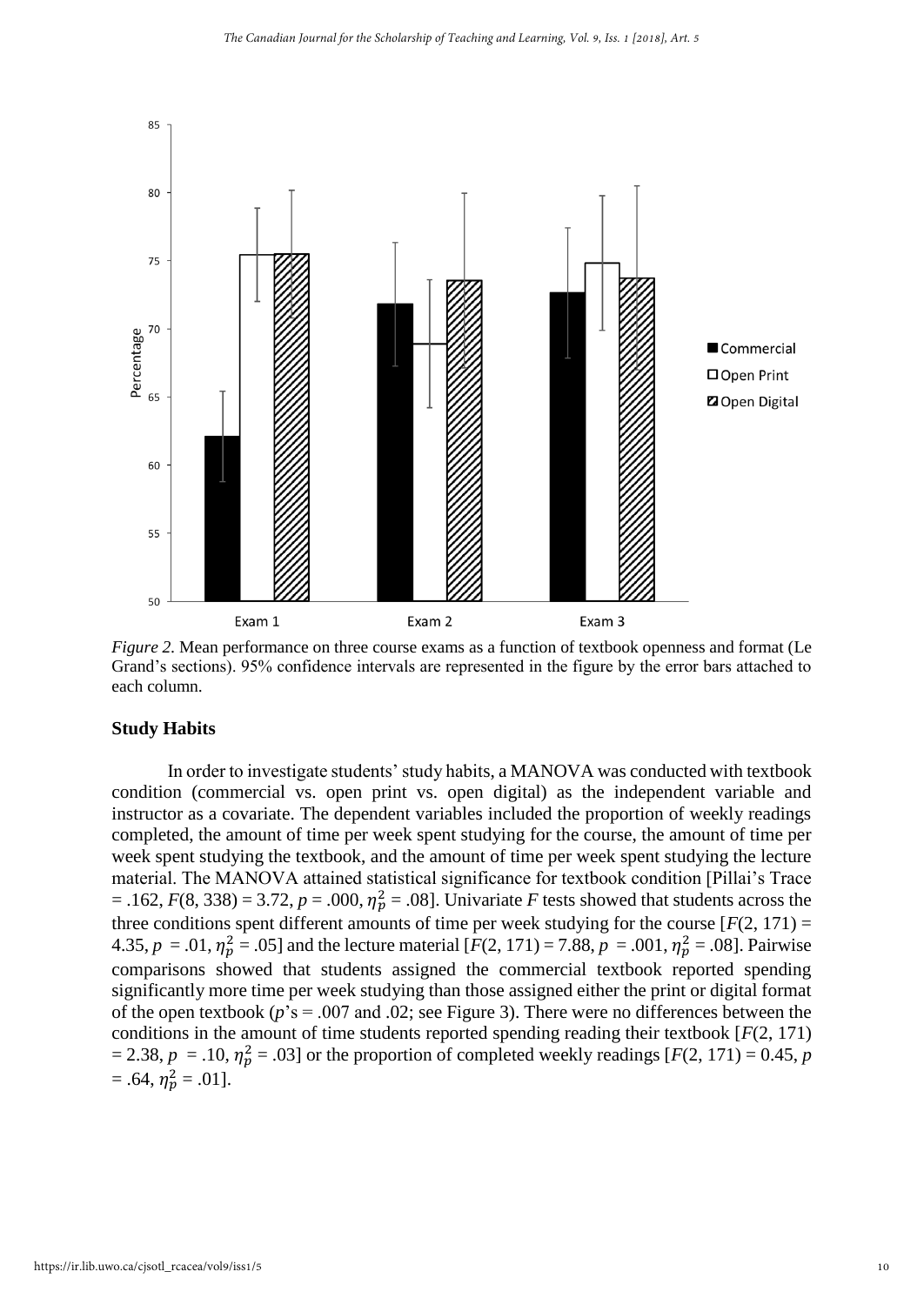

*Figure 3.* Students' self-reported study habits as a function of textbook openness and format. 95% confidence intervals are represented in the figure by the error bars attached to each column.

## **Perceptions of Quality**

An ANOVA of the global ratings of textbook quality attained statistical significance  $[F(2, 174) = 2.14, p = .05, \eta_p^2 = .03]$ . Post-hoc Tukey tests revealed that the print format of the open textbook ( $M = 3.90$ ,  $SD = 0.88$ ) was rated significantly higher in quality than the commercial textbook ( $M = 3.54$ ,  $SD = 0.83$ ), with the digital format of the open textbook (M  $= 3.73$ , SD = 0.82) not significantly different from either. Scores on the modified TAUS ( $\alpha$  = 0.91) painted a consistent picture, with a MANOVA attaining statistical significance [Pillai's Trace = .292,  $F(32, 310) = 1.66$ ,  $p = .02$ ,  $\eta_p^2 = .15$ . Univariate ANOVAs showed significant differences on seven out of the sixteen dimensions of the modified TAUS, with pairwise comparisons further revealing that the print format of the open textbook was rated significantly higher than the commercial textbook on writing clarity, writing engagement, effective everyday life examples, effective research examples, and helpful study aids. In addition, both formats of the open textbook were rated significantly higher on the number of study aids, and the print format of the open textbook was rated significantly higher than the commercial textbook or the digital format of the open textbook on relevant everyday life examples (all *p*'s <.05; see Table 2). None of the other dimensions of the modified TAUS showed any significant differences between the three conditions. There was no dimension on which the commercial textbook was rated higher than either format of the open textbook.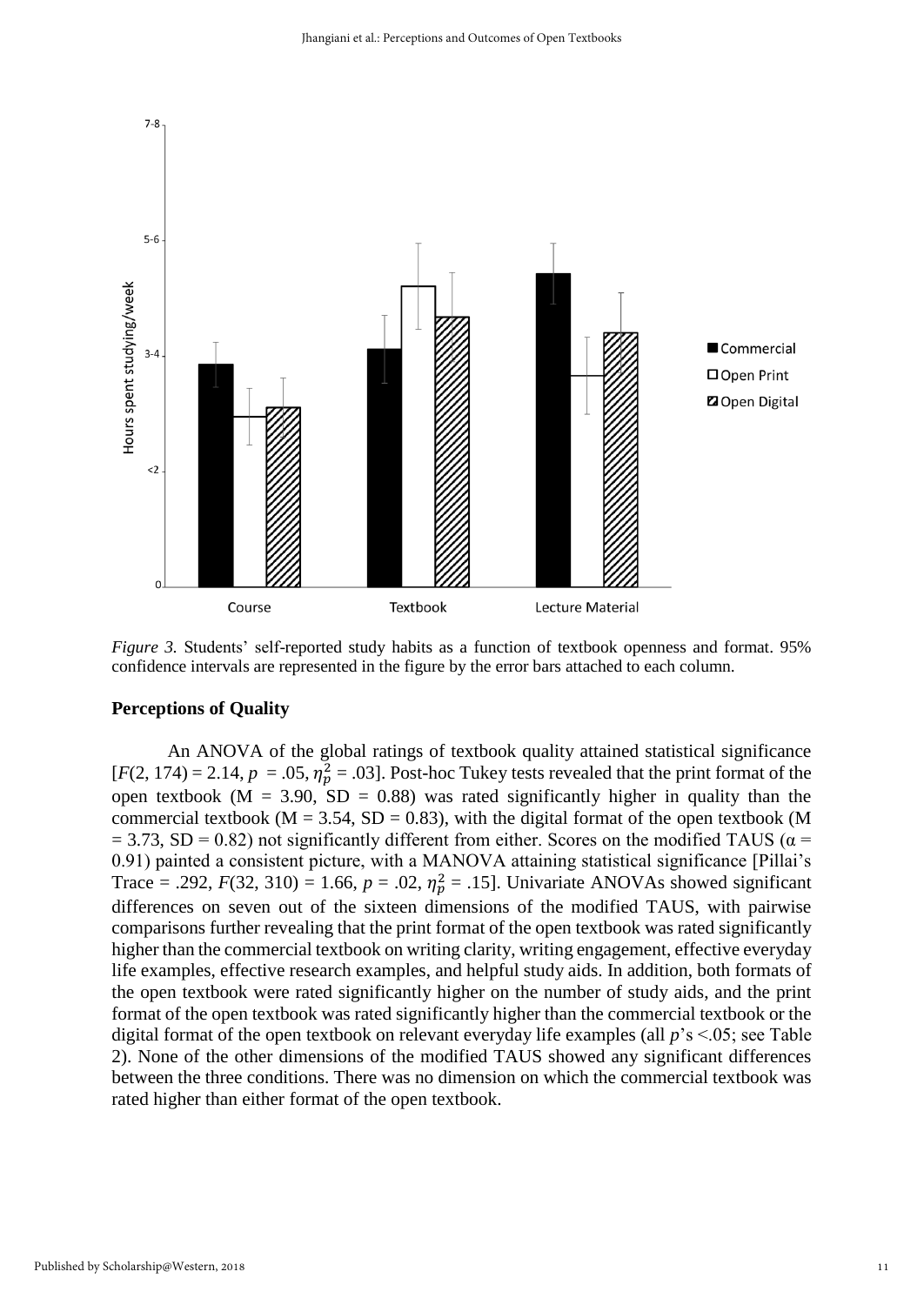## Table 2

|                                 | Commercial Print (1) |     | Open Print (2) | Open Digital (3) |                |           |             |
|---------------------------------|----------------------|-----|----------------|------------------|----------------|-----------|-------------|
| <b>Textbook Characteristics</b> | $\boldsymbol{M}$     | SD  | $\overline{M}$ | <b>SD</b>        | $\overline{M}$ | <b>SD</b> | Post hoc    |
| Helpful figures                 | 4.4                  | 1.2 | 5.0            | 1.3              | 4.5            | 1.4       | $1 = 2 = 3$ |
| Easy to understand figures      | 4.6                  | 1.3 | 5.0            | 1.3              | 4.9            | 1.1       | $1 = 2 = 3$ |
| Helpful tables                  | 4.6                  | 1.3 | 5.0            | 1.1              | 4.6            | 1.4       | $1 = 2 = 3$ |
| Easy to understand tables       | 4.6                  | 1.3 | 5.0            | 1.3              | 4.9            | 1.3       | $1 = 2 = 3$ |
| Relevant photographs            | 4.8                  | 1.3 | 5.2            | 1.5              | 4.9            | 1.1       | $1 = 2 = 3$ |
| Effective research examples     | 4.9                  | 1.1 | 5.4            | 1.4              | 5.1            | 1.4       | 2 > 1       |
| Helpful research examples       | 4.7                  | 1.3 | 5.5            | 1.3              | 5.2            | 1.1       | $1 = 2 = 3$ |
| Effective everyday examples     | 4.9                  | 1.3 | 5.4            | 1.5              | 5.0            | 1.3       | 2 > 1       |
| Helpful everyday examples       | 4.9                  | 1.3 | 5.6            | 1.5              | 5.3            | 1.3       | $1 = 2 = 3$ |
| Relevant everyday examples      | 4.9                  | 1.2 | 5.7            | 1.3              | 5.0            | 1.4       | 2 > 1, 3    |
| Number of study aids            | 4.3                  | 1.3 | 5.2            | 1.3              | 4.9            | 1.1       | 2, 3 > 1    |
| Helpful study aids              | 4.2                  | 1.5 | 5.1            | 1.6              | 4.8            | 1.2       | 2 > 1       |
| Visually appealing textbook     | 4.9                  | 1.6 | 4.8            | 1.9              | 4.8            | 1.4       | $1 = 2 = 3$ |
| Visually distracting textbook   | 3.1                  | 1.6 | 2.6            | 1.6              | 3.3            | 1.5       | $1 = 2 = 3$ |
| Engaging writing                | 3.9                  | 1.5 | 4.6            | 1.5              | 4.4            | 1.4       | 2 > 1       |
| Understandable/clear writing    | 4.7                  | 1.3 | 5.3            | 1.5              | 5.2            | 1.3       | 2 > 1       |

*Note:* The numbers in parentheses in column heads refer to the numbers used for illustrating significant differences in the last column titled "Post hoc."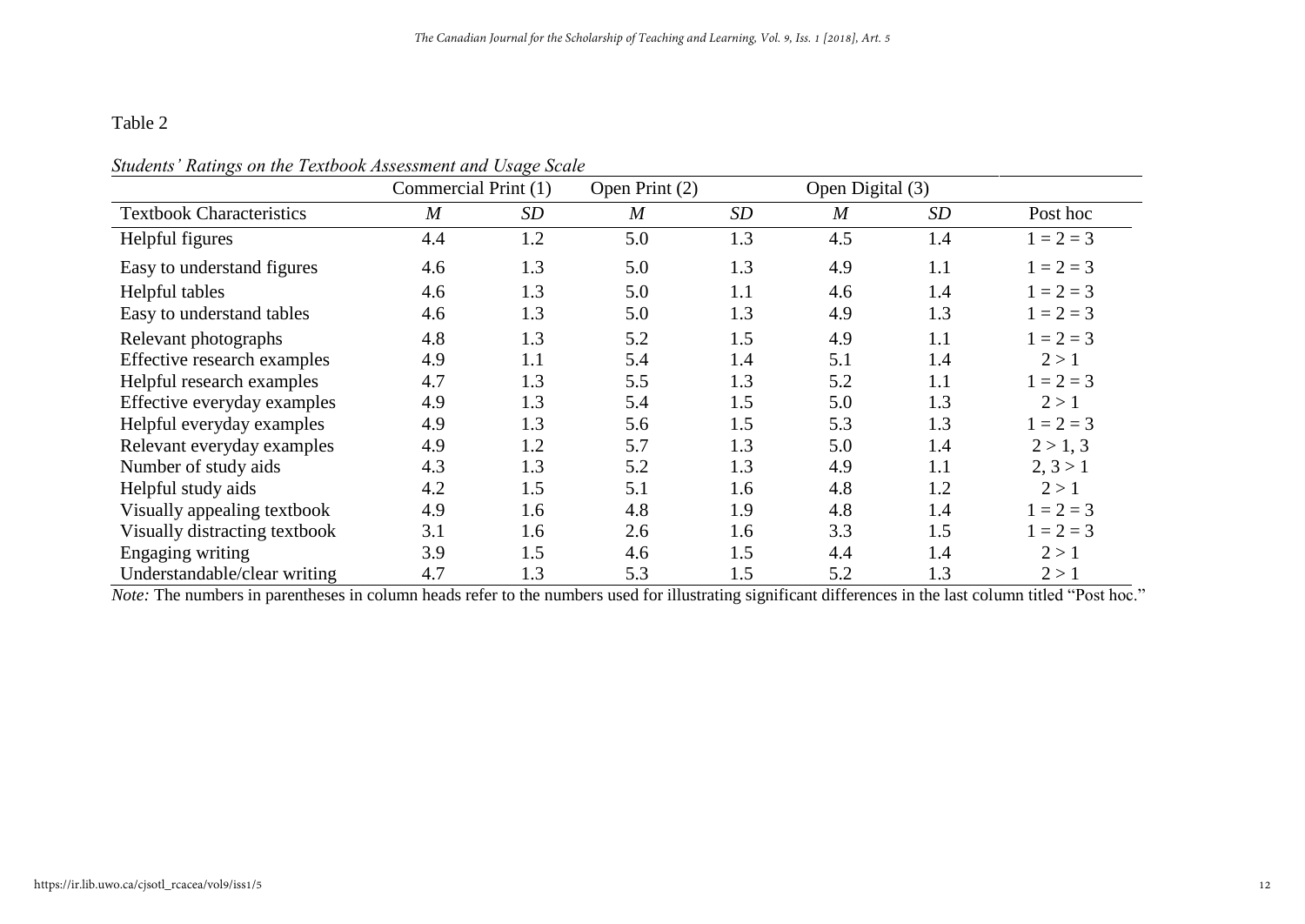## **Readability Analyses**

In order to ascertain whether the commercial and open textbooks are comparable on readability, we ran computer-conducted readability analyses (using seven readability algorithms) of eight representative sections in each textbook<sup>6</sup>. As seen in Table 3, although the mean word length of these sections did not significantly differ across textbooks, the open textbook scored significantly higher on four out of the seven indices of readability (indicating a higher required level of education).

#### Table 3

*A Comparison of Seven Measures of Readability between the Commercial and Open Textbooks*

|                                | Commercial       |      | Open             |      |                  |                  |             |
|--------------------------------|------------------|------|------------------|------|------------------|------------------|-------------|
|                                | $\boldsymbol{M}$ | SD   | $\boldsymbol{M}$ | SD   | $\boldsymbol{t}$ | $\boldsymbol{p}$ | Cohen's $d$ |
| Word length                    | 1287             | 1007 | 1100             | 506  | 0.467            | 0.647            | 0.24        |
| Flesch-Kincaid<br>Grade Level  | 9.51             | 0.79 | 11.65            | 1.66 | $-3.296$         | 0.005            | 1.65        |
| Gunning-Fog Score              | 12.46            | 1.04 | 14.84            | 2.03 | $-2.951$         | 0.011            | 1.48        |
| Coleman-Liau<br>Index          | 14.2             | 1.12 | 14.31            | 0.86 | $-0.225$         | 0.825            | 0.11        |
| <b>SMOG</b> Index              | 12.08            | 0.64 | 13.81            | 1.43 | $-3.135$         | 0.007            | 1.56        |
| Automated<br>Readability Index | 10.04            | 0.74 | 12.14            | 1.83 | $-3.01$          | 0.014            | 1.51        |
| Spache Score                   | 4.46             | 0.34 | 4.84             | 0.44 | $-1.919$         | 0.076            | 0.97        |
| Dale-Chall Score               | 6.08             | 0.66 | 6.38             | 0.38 | $-1.118$         | 0.282            | 0.56        |
| Average Grade<br>Level         | 9.83             | 0.64 | 11.13            | 1.18 | $-2.746$         | 0.016            | 1.37        |

 $$ 

## **Perceptions of Fair Price**

When asked what they consider to be a fair price for their textbook (regardless of what they paid), students assigned the commercial textbook (which cost >\$100) estimated that a fair price for it would be \$53.51 (SD = \$29.71). This was not significantly different from the estimated fair prices for the print (M =  $$49.90, SD = $27.22$ ) or digital (M = \$47.68, SD = \$24.20) formats of the (free) open textbook  $[F(2, 169) = 0.67, p = .51, \eta_p^2 = .01]$ .

<sup>6</sup> These sections focused on correlational research, neural structure and communication, structuralism and functionalism, reconstructive memory, schedules of reinforcement, components of language, stages of sleep, and Gestalt principles of perception.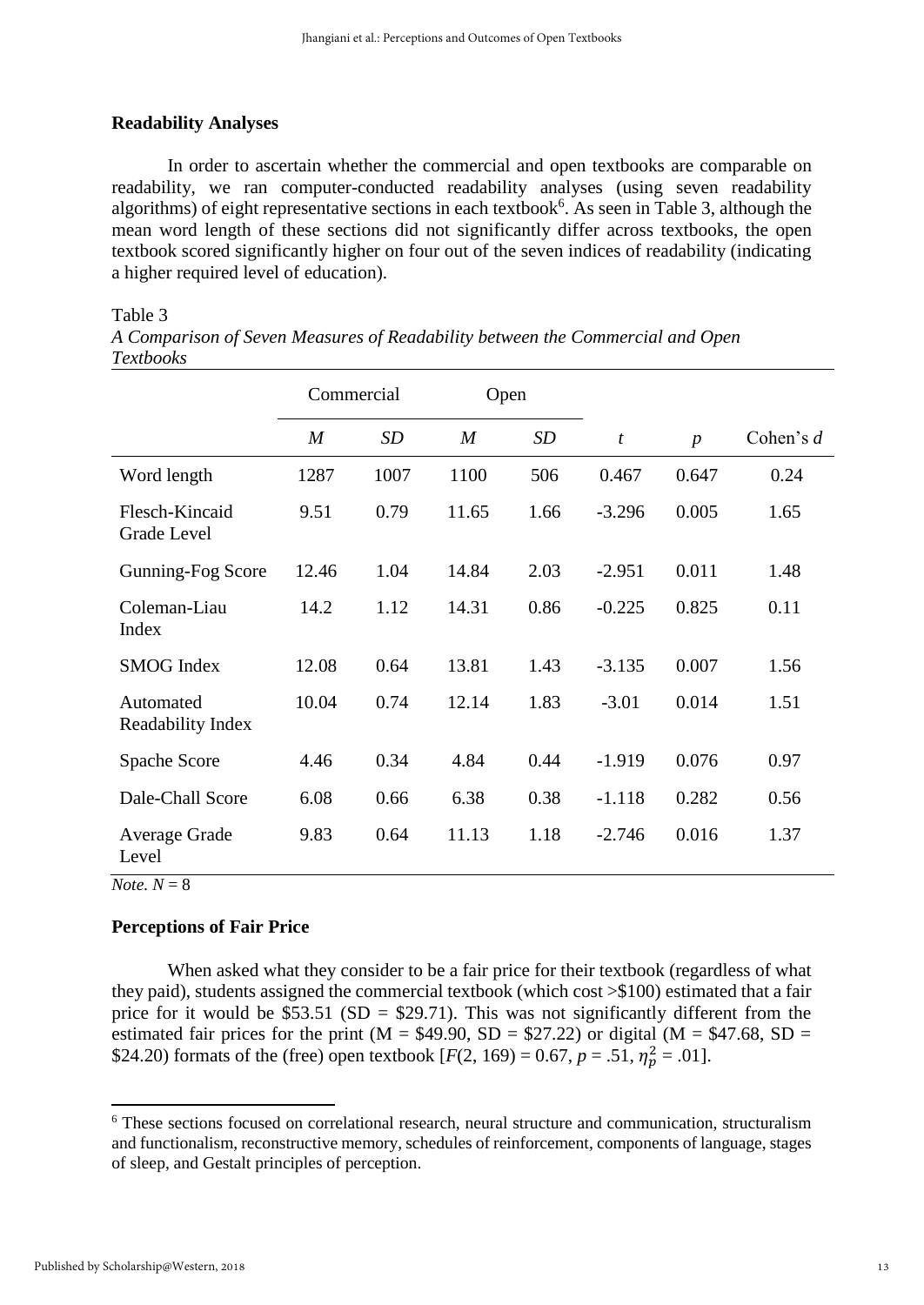#### **Preferences for Print vs. Digital Format**

When asked about their preference between print and digital textbooks (and told to not consider cost), students in all three conditions reported a preference for print textbooks (whether commercial or open)  $[\chi^2(4, N = 178) = 6.52, p = .16$ ; see Figure 4]. Having both print and digital formats was the second most popular preference while digital-only was the least popular. Despite these reported preferences, over the course of the semester only 16% of students assigned the print format of the open textbook reportedly downloaded a digital copy and only 18% of students assigned the digital format of the open textbook chose to print it (of these, 75% elected to print it all at once). Ten percent of the students assigned the commercial print textbook reported using its digital format, with a further ten percent using both print and digital formats.





#### **Discussion**

This study sought to address six key questions, the first of which concerned whether students using an open textbook perform differently from students using a commercial textbook. We found that students assigned the open textbook, in either print or digital formats, performed either no differently or better on their course exams than students assigned the commercial textbook. These results mirror the rest of the OER efficacy literature. Students in all three conditions were comparable on most demographic variables with the exception of students in the commercial textbook condition having completed a greater number of undergraduate credits and taking fewer concurrent courses, most likely due to a seasonal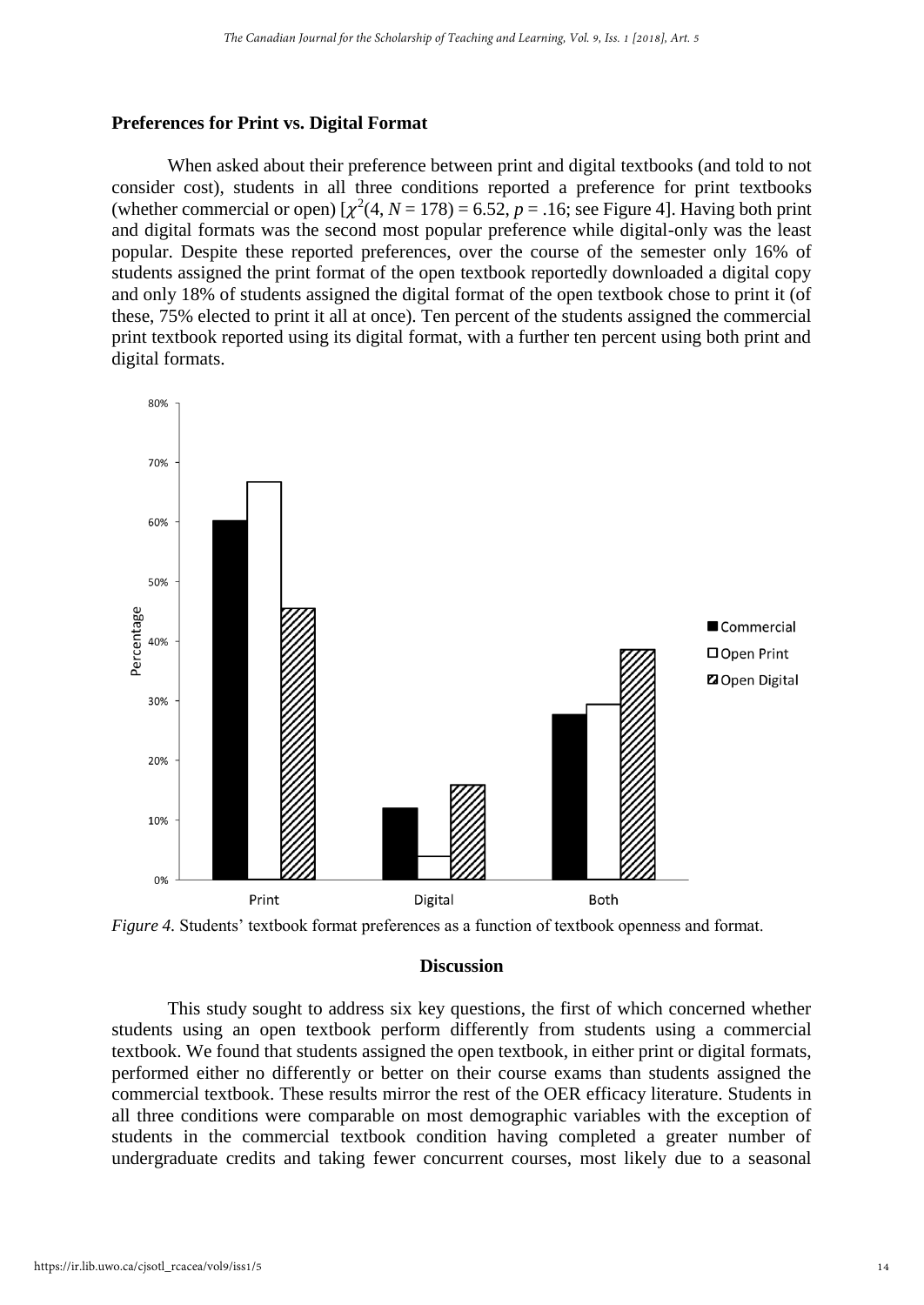selection bias. However, this confound only reinforces the result because it is reasonable that students who have taken more courses and who have a smaller course load should perform better on their course exams.

There were no differences in exam performance between students assigned the digital and print formats of the open textbook. This result, which addresses the second research question, is encouraging given the general preference students express for print textbooks. This finding also carries great practical significance as open textbooks in digital format can be distributed to students entirely free of cost, evidently with no negative impact on exam performance. Of course, this does not rule out the possibility that the openness and format of the textbook might influence other important outcomes (e.g., metacognition).

The third research question, concerning students' study habits and whether these varied by condition, yielded mixed results. Students across the three conditions did not differ in the number of hours per week they reported spending studying the textbook or in the proportion of their weekly assigned readings that they typically completed. These results suggest that there were no meaningful differences in how often and how effectively students engaged with their assigned textbook. Given that students' exam performance was gauged solely by their answers to multiple-choice questions that could have been answered by reading any of the textbooks, it appears that students' textbook studying habits do not explain the differences in exam performance.

The students assigned the commercial textbook reported spending a significantly greater number of hours per week studying for the course than students in either of the open textbook conditions, a difference that might be traced to the greater amount of time per week that students assigned the commercial textbook also reported spending reviewing lecture material. Clues as to why students assigned a commercial textbook would spend more time reviewing lecture material might appear in their perceptions of the quality of their assigned textbook.

Students rated the quality of the print format of the open textbook to be significantly superior to the commercial textbook. Although it is not clear how exactly the students interpreted the global question of "quality," their TAUS ratings indicate that they perceived the print format of the open textbook to be superior on substantive dimensions such as the effectiveness of the research examples and the clarity of the writing. Although it might be seen as remarkable that the first edition of a textbook that is available for free (in digital format) or at low cost (in print format) was rated as equal or superior in quality to a commercial textbook in its tenth edition, this result also mirrors the existing literature on student perceptions of OER (Hilton, 2016).

Reinforcing this perception are the students' converging estimates across the three conditions of a fair price for their assigned textbook (all around \$50), a result that addresses the fifth research question. Recalling that students assigned the commercial textbook would have spent over \$100 whereas students assigned either format of the open textbook would have spent nothing, this result also helps address the persistent question of whether students will equally value a resource that they receive free of cost.

The sixth and final research question concerned students' preferences for print vs. digital format. Consistent with earlier research (e.g., Millar & Schrier, 2015), students across all three conditions showed a preference towards print format. Although this result did not vary significantly by condition, this tendency was less pronounced among students who were assigned the digital format of the open textbook. Finally, it is worth noting that although print remained the most popular preference for textbook format, in practice, the vast majority of students accepted the default format, even when this was digital. This finding is consistent with the existing literature on choice and decision-making which shows that making an option the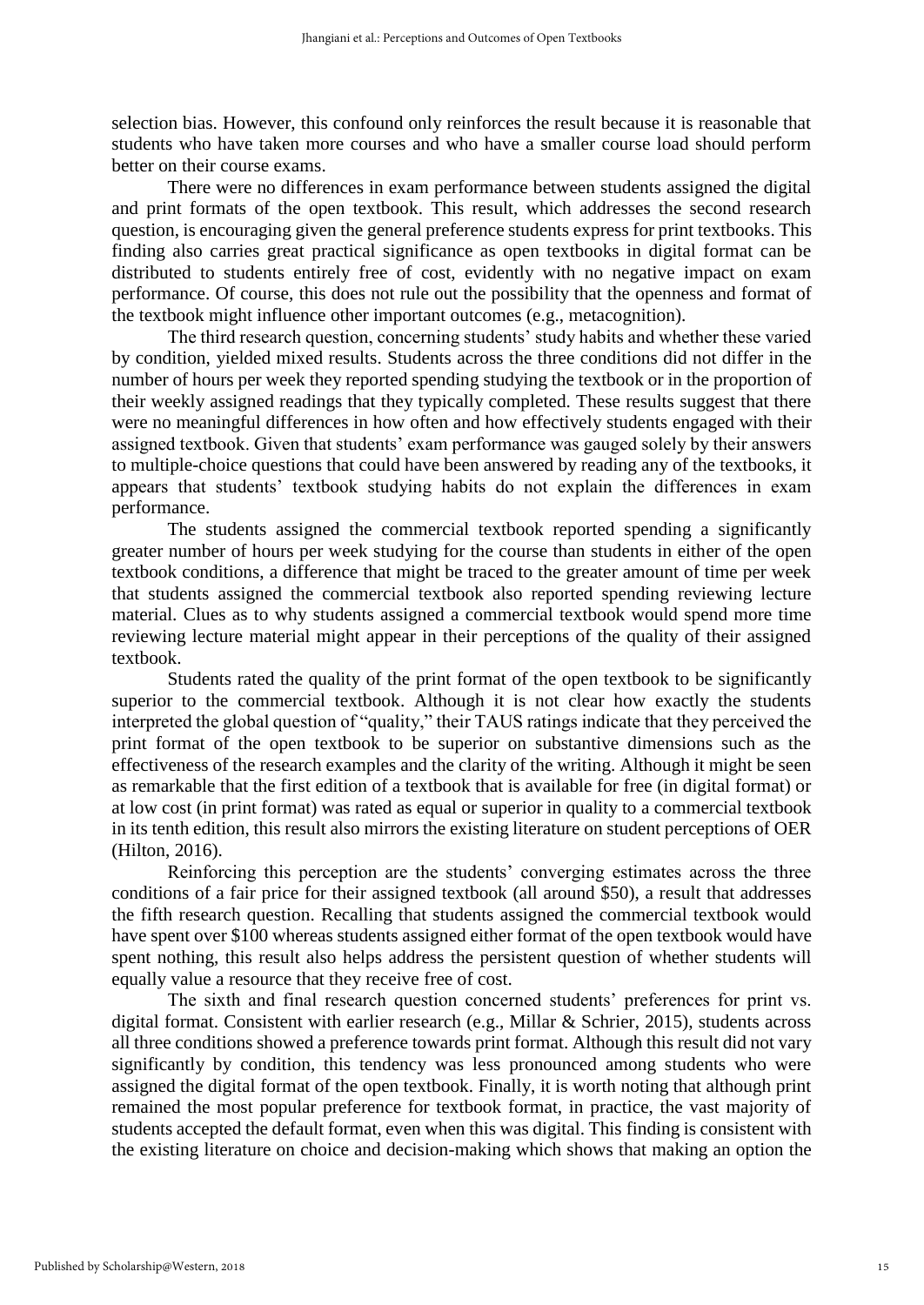default choice significantly increases the likelihood that it will be chosen (e.g., Davidai, Gilovich, & Ross, 2012; Johnson, Bellman, & Lohse, 2002).

The present study extends the existing literature in several ways: Importantly, it is the first OER efficacy study that has attempted to disentangle the format of the textbook (digital vs. print) from the cost savings associated with its open license. Second, it is only the second OER efficacy study that includes measures of students' study habits, a potential mediator for any effects of textbook openness and format. Third, the choice of a between-subjects design eliminated the possibility of memory biases colouring participants' textbook perceptions and preferences. Fourth, this study is the first to utilize a multidimensional measure of students' perceptions of textbook quality (the TAUS) that is both reliable and valid. Fifth, unlike the other published study that considered the efficacy of an open textbook in Psychology courses (Hilton & Laman, 2012), the present study measures and controls for preexisting differences between the groups, standardized the commercial textbook, and does not involve the adaptation of the open textbook to include additional pedagogical features. Sixth and finally, this represents only the second OER efficacy study within the Canadian post-secondary system. However, despite important contextual differences between the Canadian and U.S. postsecondary systems, the key results concerning efficacy and perceptions were consistent with the existing literature, which is based almost exclusively on research at U.S. institutions.

#### **Limitations**

To enhance our study's ecological validity, we used a quasi-experimental design in the naturalistic setting of students taking a semester-long introductory psychology course. This design choice introduced several limitations. For instance, although we measured a range of demographic characteristics along with the baseline level of general psychology knowledge, we did not randomly assign individual students to the different conditions. Moreover, two out of the three instructors did not teach sections across all three conditions, a function of previously determined teaching schedules. The sections assigned the commercial textbook were also taught only during the summer semester, when students tend to take fewer courses (as reflected in our sample) and, at least in our experience, tend to perform better. Future research would do well to address these potential selection biases.

Another potential confound in our study is that the open textbook (in its first edition) and the commercial textbook (in its tenth) are written by different authors with differences in the breadth and depth of content coverage, organization, and writing style. Of course, this problem is not limited to comparisons between commercial and open textbooks. Indeed, even among commercial introductory psychology textbooks, there is "a heterogeneous assortment of pedagogical and critical thinking programs, with core terminology and references showing minimal overlap" (Griggs & Marek, 2001, p. 256). Our attempt to measure the readability of both textbooks showed mixed results, with four of seven indices showing small differences. We also acknowledge here that readability analyses have been criticized for their use of surface-level indicators (e.g., average sentence length, the number of polysyllabic words, the percentage of unique words, etc.) as substitutes for the complex cognitive processes involved in reading (Duffy, 1985; Griesinger & Klene, 1984; Shriver, 2000).

A separate concern is that the cost savings associated with the open textbook may have created a halo effect (Thorndike, 1920) resulting in more positive perceptions of that textbook. Future research should therefore measure students' perceptions of the different textbooks while holding cost constant. It is also worth noting that students' ratings of textbook quality may not necessarily reflect those of faculty, who may place greater value on the breadth and depth of coverage in the commercial textbook than the engagement of the writing. Of course, the notion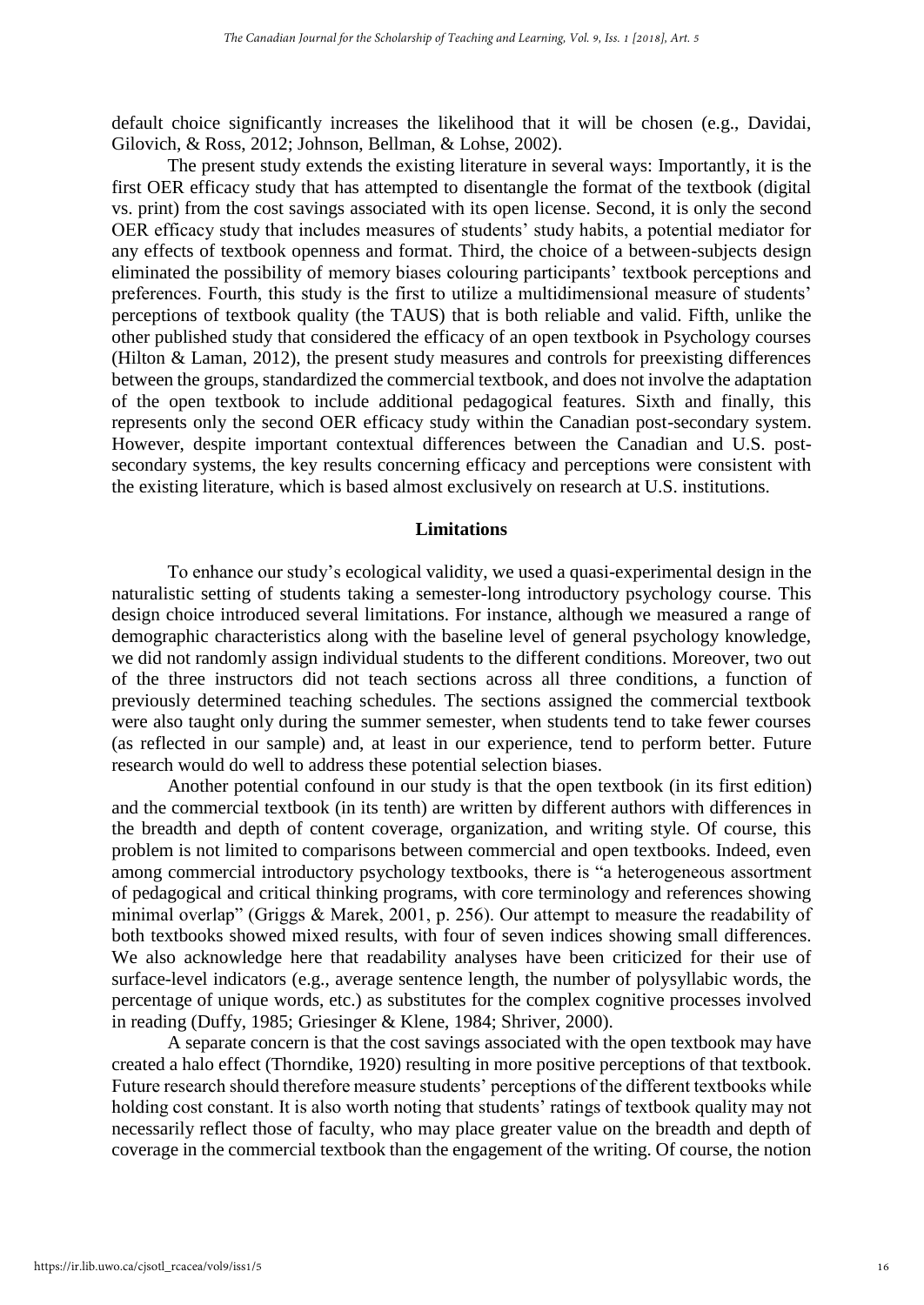of quality may be operationalized differently and may include the perceptions of faculty, perceptions of students, or impact on learning outcomes.

Finally, given that we relied on self-reports for (a) number of hours spent per week reading the textbook, (b) the proportion of weekly assigned readings completed, (c) number of hours per week spent studying the lecture material, (d) number of hours per week spent studying the lecture material, and (e) number of hours per week spent studying for the course, future research should look to corroborate these findings using more objective measures.

## **Conclusion**

The present study's findings replicate the rest of the OER efficacy literature within a Canadian context by showing that students assigned an open textbook perform the same as or better than those assigned a commercial textbook on course exams. The study also extends the literature by demonstrating no discernible impact of textbook format on exam performance or textbook-related study habits, and finding that students perceive a textbook that is free and open to be superior in quality and similar in perceived market value to one that is expensive and commercially produced. However, the differences in perceived quality between the textbooks together with the seasonal selection bias, the large effect on course performance of the instructors, and other limitations temper a clear-cut interpretation of the results.

On the one hand, given the number of factors that can influence a student's course performance—including intelligence, motivation, and professor-student rapport—it should hardly seem surprising that the choice of assigned textbook does not greatly influence educational outcomes. But on the other, given the negative impact on students of commercial textbook costs and the positive impact of perpetual access to OER, instructors would do well to evaluate the suitability of available open textbooks. Carefully-designed empirical research on the outcomes, perceptions, and use of open textbooks in both naturalistic and experimental settings will help address the limitations of the present study.

Overall, we believe the results provide cautious encouragement for instructors considering adopting open textbooks for their courses. Indeed, given the availability of relevant and high quality open textbooks, the question we believe instructors should ask themselves is: how much better would students have to perform when assigned commercial textbooks to justify the negative impact of their high cost?

#### **References**

- Ackerman, R., & Goldsmith, M. (2011). Metacognitive regulation of text learning: On screen versus on paper. *Journal of Experimental Psychology: Applied, 17*(1), 18-32. <https://doi.org/10.1037/a0022086>
- Allen, G., Guzman-Alvarez, A., Molinaro, M., & Larsen, D. (2015). Assessing the impact and efficacy of the open-access ChemWiki textbook project. *Educause Learning Initiative Brief.* Retrieved from [https://library.educause.edu/resources/2015/1/assessing-the](https://library.educause.edu/resources/2015/1/assessing-the-impact-and-efficacy-of-the-openaccess-chemwiki-textbook-project)[impact-and-efficacy-of-the-openaccess-chemwiki-textbook-project](https://library.educause.edu/resources/2015/1/assessing-the-impact-and-efficacy-of-the-openaccess-chemwiki-textbook-project)
- American Psychological Association. (2014*). Strengthening the common core of the introductory psychology course.* Washington, DC: American Psychological Association, Board of Educational Affairs. Retrieved from <http://www.apa.org/ed/governance/bea/intro-psych-report.pdf>
- Bliss, T., Robinson, T. J., Hilton, J., & Wiley, D. (2013). An OER COUP: College teacher and student perceptions of open educational resources. *Journal of Interactive Media in Education, 17*(1), 1–25. <http://doi.org/10.5334/2013-04>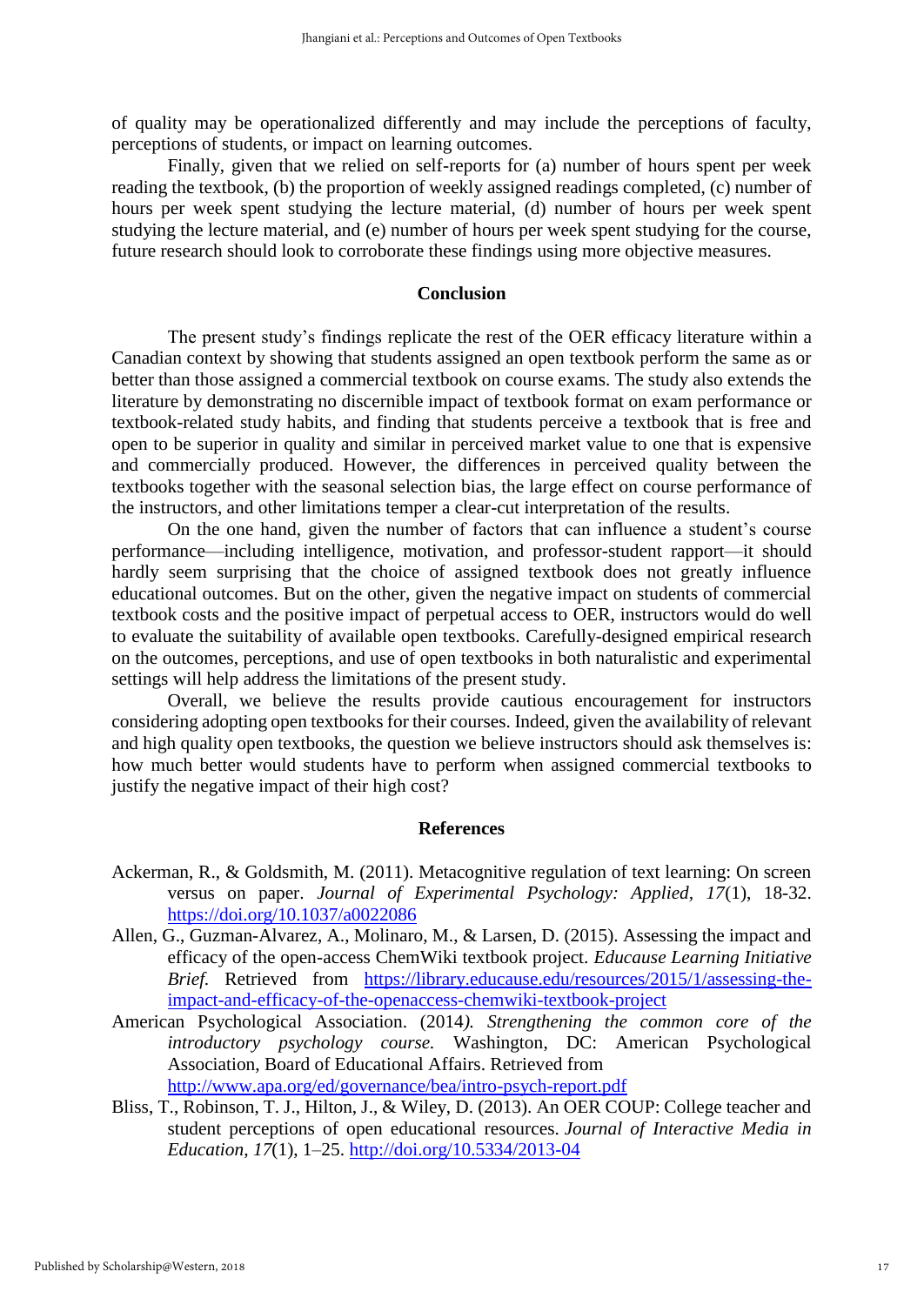- Connell, C., Bayliss, L., & Farmer, W. (2012). Effects of e-book readers and tablet computers on reading comprehension. *International Journal of Instructional Media, 39*(2), 131- 40.
- Creative Commons. (2015). *State of the commons.* Retrieved from <https://stateof.creativecommons.org/2015/sotc2015.pdf>
- Dahlstrom, E., & Bichsel, J. (2014, October 30). *Study of students and information technology, 2014.* Retrieved from [https://library.educause.edu/resources/2014/10/study-of](https://library.educause.edu/resources/2014/10/study-of-students-and-information-technology-2014)[students-and-information-technology-2014](https://library.educause.edu/resources/2014/10/study-of-students-and-information-technology-2014)
- Daniel, D. B., & Woody, W. D. (2013). E-textbooks at what cost? Performance and use of electronic v. print texts. *Computers & Education, 62*(C), 18-23. <https://doi:10.1016/j.compedu.2012.10.016>
- Davidai, S., Gilovich, T., & Ross, L. D. (2012). The meaning of default options for potential organ donors. *Proceedings of the National Academy of Sciences, 109*(38), 15201- 15205.<https://doi.org/10.1073/pnas.1211695109>
- de Noyelles, A., Raible, J., & Seilhamer, R. (2015). Exploring students' e-textbook practices in higher education. *Educause Review.* Retrieved from [http://er.educause.edu/articles/2015/7/exploring-students-etextbook-practices-in](http://er.educause.edu/articles/2015/7/exploring-students-etextbook-practices-in-higher-education)[higher-education](http://er.educause.edu/articles/2015/7/exploring-students-etextbook-practices-in-higher-education)
- Duffy, T. M. (1985). Readability formulas: What's the use? In T. M. Duffy & R. Waller (Eds.), *Designing usable texts* (pp. 113-143). Orlando, FL: Academic Press.
- Feldstein, A., Martin, M., Hudson, A., Warren, K., Hilton III, J., & Wiley, D. (2012). Open textbooks and increased student access and outcomes. *European Journal of Open, Distance and E-Learning, 2*, 1-9*.* Retrieved from <http://www.eurodl.org/index.php?article=533>
- Fischer, L., Hilton, J., Robinson T. J., & Wiley, D. (2015). A multi-institutional study of the impact of open textbook adoption on the learning outcomes of post-secondary students. *Journal of Computing in Higher Education, 27*(3), 159-172. <http://dx.doi.org/10.1007/s12528-015-9105-6>
- Florida Virtual Campus. (2016). *2016 Florida student textbook survey.* Retrieved from [https://florida.theorangegrove.org/og/file/3a65c507-2510-42d7-814c](https://florida.theorangegrove.org/og/file/3a65c507-2510-42d7-814c-ffdefd394b6c/1/2016%20Student%20Textbook%20Survey.pdf)[ffdefd394b6c/1/2016%20Student%20Textbook%20Survey.pdf](https://florida.theorangegrove.org/og/file/3a65c507-2510-42d7-814c-ffdefd394b6c/1/2016%20Student%20Textbook%20Survey.pdf)
- Frith, K. H., & Kee, C. C. (2003). The effect of communication on nursing student outcomes in a web-based course. *Journal of Nursing Education, 42*(8), 350-358. <https://doi.org/10.3928/0148-4834-20030801-06>
- Griesinger, W. S., & Klene, R. R. (1984). Readability of introductory psychology textbooks: Flesch versus student ratings. *Teaching of Psychology, 11*(2), 90-91. [https://doi.org/10.1207/s15328023top1102\\_8](https://doi.org/10.1207/s15328023top1102_8)
- Griggs, R. A., & Marek, P. M. (2001). Similarity of introductory psychology textbooks: Reality or illusion? *Teaching of Psychology, 28*(4), 254-256. [https://doi.org/10.1207/S15328023TOP2804\\_03](https://doi.org/10.1207/S15328023TOP2804_03)
- Gurung, R. A. R., & Martin, R. (2011). Predicting textbook reading: The Textbook Assessment and Usage Scale. *Teaching of Psychology, 38*(1), 22-28. <https://doi.org/10.1177/0098628310390913>
- Hall, A. (2013). It's time to buy those god-awful textbooks! *The Carillon*. Retrieved from <http://www.carillonregina.com/its-time-to-buy-those-god-awful-textbooks/>
- Hendricks, C., Reinsberg, S., & Rieger, G. (2017). The adoption of an open textbook in a large Physics course: An analysis of cost, outcomes, use, and perceptions. *The International Review of Research in Open And Distributed Learning*, *18*(4). <http://dx.doi.org/10.19173/irrodl.v18i4.3006>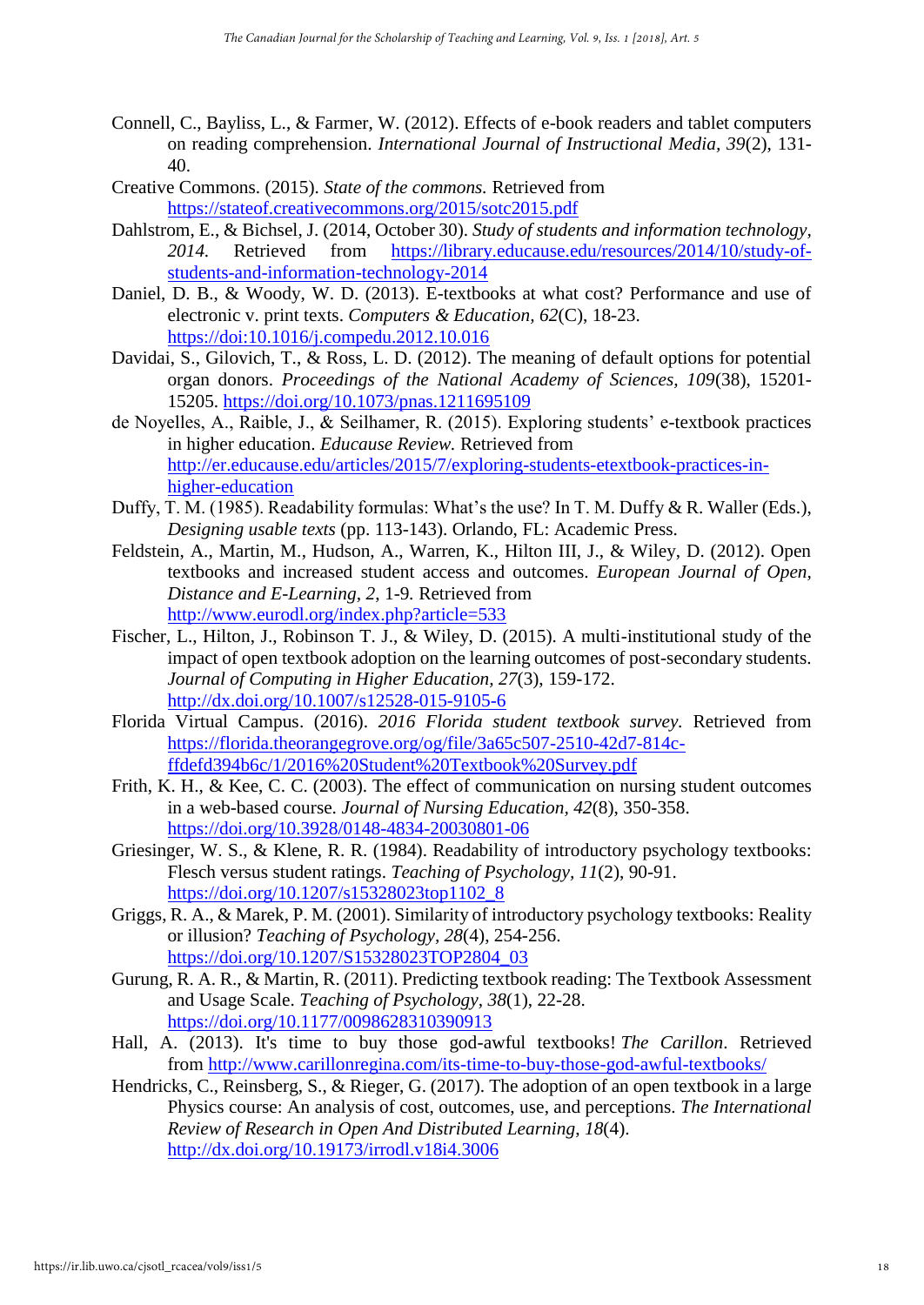- Hilton III, J. (2016). Open educational resources and college textbook choices: A review of research on efficacy and perceptions. *Educational Technology Research and Development, 64*(4), 573-590.<https://doi.org/10.1007/s11423-016-9434-9>
- Hilton III, J., & Laman, C. (2012). One college's use of an open psychology textbook. *Open Learning, 27*(3), 265-272.<https://doi.org/10.1080/02680513.2012.716657>
- Hilton III, J., Gaudet, D., Clark, P., Robinson, J., & Wiley, D. (2013). The adoption of open educational resources by one community college math department. *The International Review of Research in Open and Distributed Learning, 14*(4). <http://dx.doi.org/10.19173/irrodl.v14i4.1523>
- Jhangiani, R. S., & Jhangiani, S. (2017). Investigating the perceptions, use, and impact of open textbooks: A survey of post-secondary students in British Columbia. *The International Review of Research in Open and Distributed Learning, 18*(4). <http://dx.doi.org/10.19173/irrodl.v18i4.3012>
- Johnson, E. J., Bellman, S., & Lohse, G. L. (2002). Defaults, framing, and privacy: Why opting in-opting out. *Marketing Letters, 13*(1), 5-15. <https://doi.org/10.1023/A:1015044207315>
- Justice Laws Website. (2008). *Book importation regulations*. Retrieved from [http://laws](http://laws-lois.justice.gc.ca/eng/regulations/sor-99-324/FullText.html)[lois.justice.gc.ca/eng/regulations/sor-99-324/FullText.html](http://laws-lois.justice.gc.ca/eng/regulations/sor-99-324/FullText.html)
- Martin, H., Versluis, A., Cassidy, M., Ward, R., Green, N., & Cheskes, B. (2017). *University of Guelph student textbook survey.* Retrieved from [https://www.lib.uoguelph.ca/sites/default/files/uofg\\_student\\_textbooksurvey\\_report.pdf](https://www.lib.uoguelph.ca/sites/default/files/uofg_student_textbooksurvey_report.pdf)
- McGraw Hill Education. (2016). *McGraw-Hill Education reports sales of digital units overtake print in its U.S. higher education group in 2015* [Press release]. Retrieved from [http://www.mheducation.com/news-media/press-releases/reports-sales-digital-units](http://www.mheducation.com/news-media/press-releases/reports-sales-digital-units-overtake-print-us-higher-education-group-2015.html)[overtake-print-us-higher-education-group-2015.html](http://www.mheducation.com/news-media/press-releases/reports-sales-digital-units-overtake-print-us-higher-education-group-2015.html)
- Millar, M., & Schrier, T. (2015). Digital or printed textbooks: Which do students prefer and why? *Journal of Teaching in Travel & Tourism, 15*(2), 166-185. <https://doi.org/10.1080/15313220.2015.1026474>
- Myers, D. G. (2014). *Psychology* (10th ed.). New York, NY: Worth.
- Myrberg, C., & Wiberg, N. (2015). Screen vs. paper: What is the difference for reading and learning? *Insights: the UKSG journal, 28*(2), 49–54.<http://doi.org/10.1629/uksg.236>
- NACS OnCampus Research. (2011, March). *Update: Electronic book and eReader device report.* Retrieved from [http://www.nacs.org/LinkClick.aspx%3Ffileticket%3DuIf2NoXApKQ%253D%26tab](http://www.nacs.org/LinkClick.aspx%3Ffileticket%3DuIf2NoXApKQ%253D%26tabid%3D2471%26mid%3D3210) [id%3D2471%26mid%3D3210](http://www.nacs.org/LinkClick.aspx%3Ffileticket%3DuIf2NoXApKQ%253D%26tabid%3D2471%26mid%3D3210)
- National Center for Higher Education Management Systems. (1994). *A preliminary study of the feasibility and utility for national policy of instructional 'good practice' indicators in undergraduate education.* Washington, DC: U.S. Government Printing Office.
- OpenStax. (2014). *Psychology.* Retrieved from<https://openstax.org/details/psychology>
- Railean, E. (2015). *Psychological and pedagogical considerations in digital textbook use and development.* Hershey, PA: Idea Group.
- Reynolds, R. (2011). Trends influencing the growth of digital textbooks in US higher education. *Publishing Research Quarterly, 27*(2), 178-187. <https://doi.org/10.1007/s12109-011-9216-5>
- Rockinson-Szapkiw, A. J., Courduff, J., Carter, K., & Bennett, D. (2013). Electronic versus traditional print textbooks: A comparison study on the influence of university students' learning. *Computers & Education, 63*, 259-266. <https://doi.org/10.1016/j.compedu.2012.11.022>